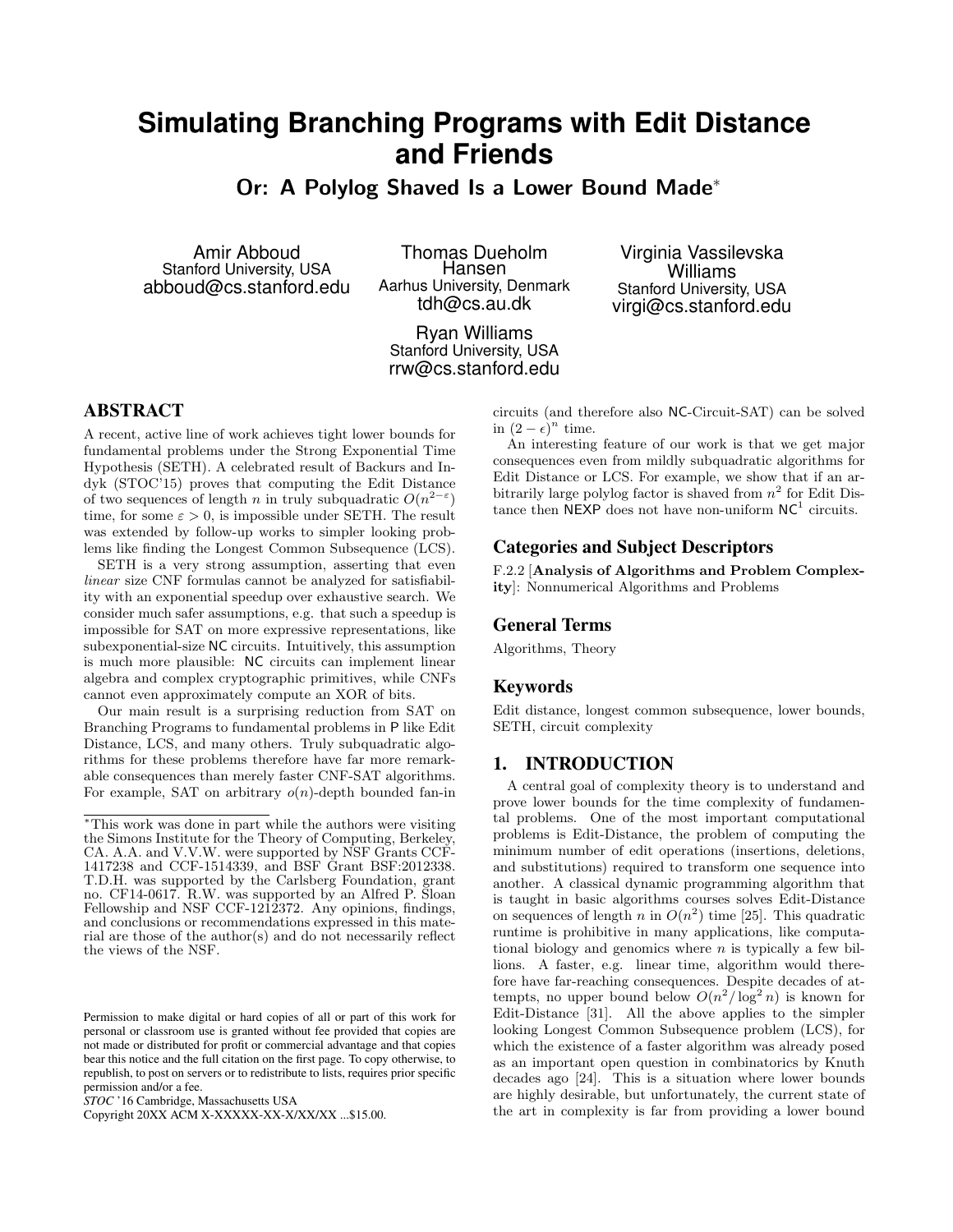that is close to quadratic for any natural problem in NP, let alone Edit-Distance. Therefore, researchers have turned their attention to conditional lower bounds, and a recent breakthrough by Backurs and Indyk [12] showed that Edit-Distance cannot be solved in truly subquadratic  $O(n^{2-\epsilon})$ time, for some  $\varepsilon > 0$ , unless the *strong exponential time hy*pothesis (SETH), a well-known hypothesis on the complexity of  $k$ -SAT, is false.

HYPOTHESIS 1 (SETH). There does not exists an  $\varepsilon$  > 0 such that for all  $k \geq 3$ , k-SAT on n variables and m clauses can be solved in  $O(2^{(1-\varepsilon)n} \cdot m)$  time.

Other interesting recent results show that under SETH, the current algorithms for many central problems in diverse areas of computer science are optimal, up to  $n^{o(1)}$  factors. These areas include pattern matching [7, 2, 18, 1], graph algorithms [35, 3, 5, 8, 6], parameterized complexity [32, 2], computational geometry [17, 19], and the list is growing by the day. Bringmann and Künnemann  $[18]$  generalize many of the previous SETH lower bounds [7, 17, 12, 2] into one framework; they prove that the problem of computing any similarity measure  $\delta$  over two sequences (of bits, symbols, points, etc) will require quadratic time, as long as the similarity measure has a certain property (namely, if  $\delta$  admits alignment gadgets). Such similarity measures include Edit-Distance and LCS (even on binary sequences), and the Dynamic Time Warping Distance, which is an extensively studied metric in time-series analysis.

These SETH lower bounds are a part of a more general line of work in which one bases the hardness of important problems in P on well-known conjectures about the exact complexity of other famous problems. Other conjectures are 3-SUM and All-Pairs-Shortest-Paths, but in recent years, SETH has been most "successful" at explaining barriers.

#### *Evidence for SETH.*

SETH was introduced [27, 21] as a plausible explanation for the lack of  $(2 - \varepsilon)^n$  algorithms for CNF-SAT, despite of it being one of the most extensively studied problems in computer science. The fastest known algorithms for  $k$ -SAT run in time  $2^{n-n/O(k)}$  (e.g. [33]), and for CNF-SAT the bound is  $2^{n-n/O(\log \Delta)}$  where  $\Delta = m/n$  is the clause-to-variable ratio [20, 26, 9]. That is, these algorithms are almost enough to refute SETH. Evidence in favor of SETH is circumstantial. For example, natural algorithmic approaches like resolution were shown to require exponentially many steps [15].

There is evidence that SETH will be hard to refute, in the form of a "circuit lower bounds barrier": refuting SETH is as hard as proving longstanding open lower bound results. Williams showed that faster-than-trivial Circuit-SAT algorithms for many circuit classes  $\mathcal C$  would imply interesting new lower bounds against that class [40, 42]. Via this connection, and known reductions from certain circuit families to CNF formulas, it is possible to show that refuting SETH implies a new circuit lower bound [29]:  $E^{NP}$  cannot be solved by *linear-size series-parallel circuits*<sup>1</sup>. However, this is a very weak lower bound consequence.

#### *A hierarchy of SAT problems.*

A weakness of SETH as a hardness hypothesis is that it is an assumption about CNF SAT, as opposed to a more general SAT problem. Consider a problem in which you are given some representation of a function  $\beta$  on n input bits and are asked whether  $\beta$  is satisfiable. If  $\beta$  is treated as a blackbox that we only have input/output access to, then any algorithm will need to spend  $\Omega(2^n)$  time in the worst case. Of course, a clever algorithm should attempt to analyze  $\beta$ in order to decide satisfiability in  $o(2<sup>n</sup>)$  time. Whether this is possible, depends on how complex and obfuscating the representation is. There is a whole spectrum of increasing complexity of representations, starting from simple objects like DNFs, which are very bad at hiding their satisfiability, up until large circuits or nondeterministic turing machines that we have no idea how to analyze.

For each class of representations  $\mathcal C$  we can define the corresponding C-SETH, stating that this abstract SAT problem cannot be solved in  $(2 - \varepsilon)^n$  time. For example, NC-SETH would be the assumption that Circuit-SAT on polynomial size polylog depth circuits (NC circuits) cannot be solved in  $(2 - \varepsilon)^n$  time. It is well known that NC circuits are capable of complex computations, including most linear-algebraic operations. Moreover, they are believed to be capable of implementing cryptographic primitives like One Way Functions and Pseudorandom Generators, for which the ability to hide satisfiability is essential. In sharp contrast, the original SETH is equivalent (due to the sparsification lemma [28, 20]) to the assumption that even representations that are very low on this spectrum, namely linear size CNF formulas, are enough to obfuscate satisfiability. While from the viewpoint of polynomial time solvability, CNF-SAT and NC-SAT are equivalent, this is not the case from a more fine-grained perspective: an algorithm that can decide satisfiability of arbitrary polynomial size circuits faster than exhaustive search is far more remarkable than a similar algorithm that can handle only linear size CNF formulas.

As our class  $\mathcal C$  gets more complex and rich, the  $\mathcal C$ -SETH becomes more credible and appealing as a basis for conditional lower bounds than SETH. However, all previous SETH lower bound proofs relied heavily on the simple nature of CNFs. In this work, we prove the first lower bounds under the much more reliable  $C$ -SETH, for classes  $C$  that are far more expressive than CNFs.

#### *Our results.*

Our main result is a new efficient reduction from SAT on super-polynomial size nondeterministic Branching Programs (BPs) to Edit-Distance, LCS and many other important problems in P. As we discuss below, BPs are vastly more expressive than CNFs. For example, our reduction allows us to *tightly* reduce SAT on arbitrary polynomial size NC circuits to problems in P. Thus, we are able to replace SETH with NC-SETH, and derive far more remarkable consequences from truly subquadratic algorithms for Edit Distance and LCS. Moreover, we show that any problem for which the general framework of Bringmann and Künnemann is capable of showing an  $n^{2-o(1)}$  SETH lower bound, will suffer from the much stronger NC-SETH hardness barrier. In fact, we are able to show reductions even to problems that fall outside their framework, like LCS on k sequences, a classical problem in parameterized complexity with an  $O(n^k)$ algorithm [16, 34, 2].

<sup>&</sup>lt;sup>1</sup>The class  $\mathsf{E}^{\mathsf{NP}}$  or  $\mathsf{TIME}[2^{O(n)}]^{\mathsf{NP}}$  is the class of problems solvable in exponential time with access to an NP oracle. Series-parallel circuits are a special kind of log-depth circuits, also known as Valiant-Series-Parallel circuits [38].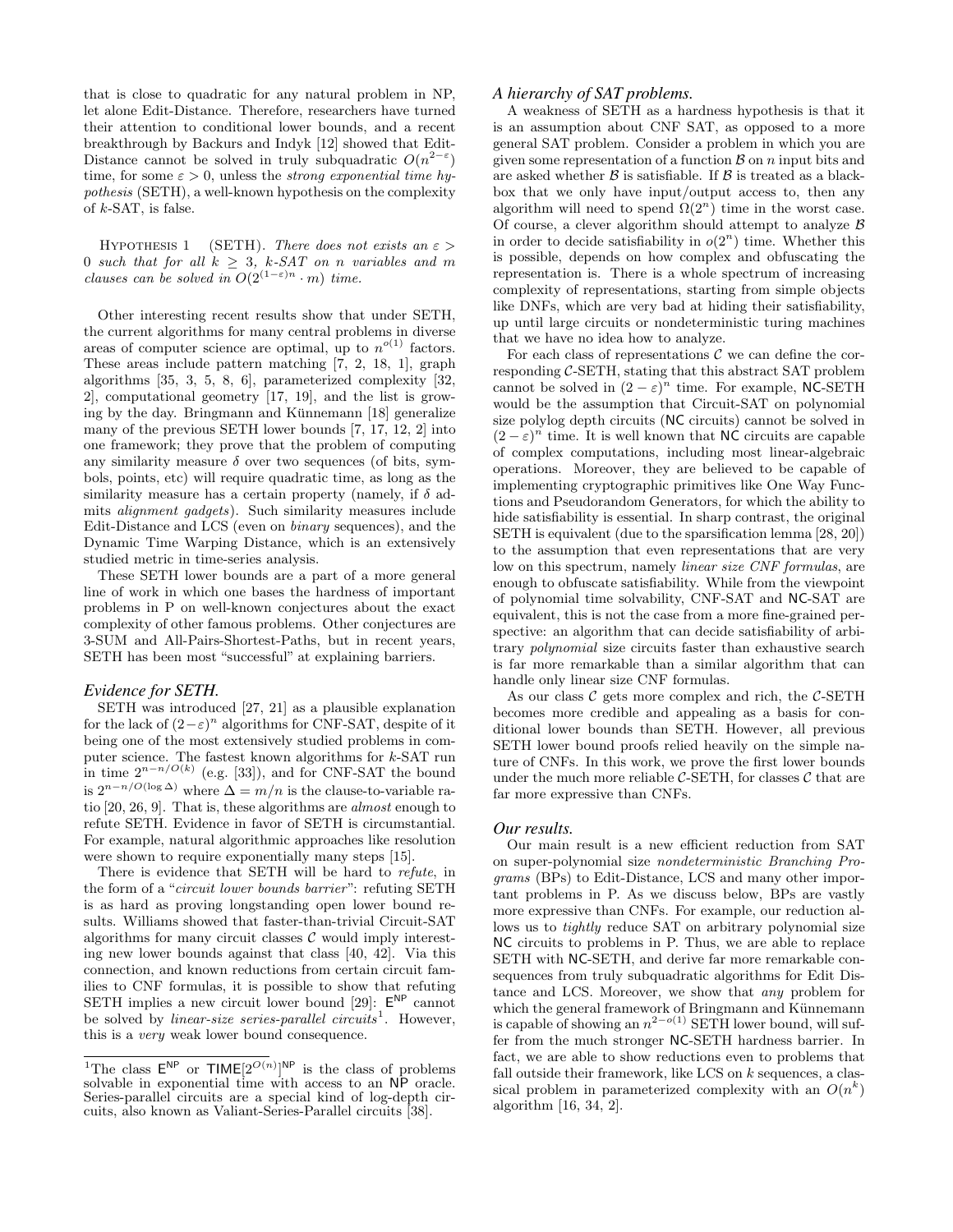BPs are a popular non-uniform model of computation [11]. Roughly speaking, a nondeterministic Branching Program on  $n$  input variables of width  $W$  and length  $T$  is a layered directed graph on  $T$  layers, each layer having  $W$  nodes, such that every edge is labelled with a constraint of the form  $(x_i = b)$  where  $x_i$  is an input variable, and  $b \in \{0, 1\}$ . Note that typically  $T \gg n$  and each node appears on many edges. One of the nodes in the first layer is marked as the start node, and one of the nodes in the last layer is marked as the accept *node*. For an input  $x \in \{0,1\}^n$  let  $G_x$  be the subgraph of edges whose constraints are satisfied by  $x$ . We say that the BP accepts the input  $x$  iff the accept node is reachable from the start node in  $G_x$ . The size of a BP is the total number of edges, i.e.  $O(W^2T)$ . We refer to Section 2 for additional details about branching programs. Even when the width is constant, BPs are surprisingly expressive: Barrington's Theorem states that any fan-in 2, depth  $d$  circuit can be converted into an equivalent BP of width 5 and size  $4^d$ , over the same set of inputs [14]. Therefore, any circuit with fan-in 2 of polylog depth of any size (in particular, NC circuits) can be expressed as a BP of length  $2^{polylog n}$  and constant width. Our reduction shows that truly subquadratic Edit Distance would imply a  $(2 - \delta)^n$  algorithm for SAT of constant-width  $2^{o(n)}$ -length BPs.

THEOREM 2. There is a reduction from SAT on nondeterministic branching programs on n variables, length T, and width W, to an instance of Edit-Distance or LCS on two binary sequences of length  $N = 2^{n/2} \cdot T^{O(\log W)}$ , and the reduction runs in  $O(N)$  time.

Besides the constant width case, another interesting setbesides the constant when ease, abouter interesting set<br>ting is where W and T are both  $2^{o(\sqrt{n})}$ , which corresponds to BPs that can represent *any nondeterministic Turing machine* that uses  $o(\sqrt{n})$  space [11]. Thus, truly subquadratic Edit Distance or LCS would allow us to get an exponential improvement over exhaustive search for checking SAT of complex objects that can easily implement cryptographic primitives, and many of our favorite algorithms. This would be much more surprising than a faster SAT algorithm on linear size CNFs (as in SETH). To support this, we point at a few strong circuit lower bounds that would follow from such an algorithm.

If we assume that Edit-Distance or LCS can be solved in truly subquadratic time, then (among other things) Theorem 2 implies  $O(2^{n-\varepsilon n/2})$  time algorithms for SAT on arbitrary formulas of size  $2^{o(n)}$  and for SAT on nondeterministic branching programs of size  $2^{o(\sqrt{n})}$ . Combining this with connections between faster SAT algorithms and circuit lower bounds from prior work (see the full version [4] for formal statements and a sketch of the proof), we obtain the following circuit lower bound consequences.

Corollary 1. If Edit Distance or LCS on two binary sequences of length N is in  $O(N^{2-\epsilon})$  time for some  $\epsilon > 0$ , then the complexity class  $E^{NP}$  does not have:

- 1. non-uniform  $2^{o(n)}$ -size Boolean formulas,
- 2. non-uniform  $o(n)$ -depth circuits of bounded fan-in, and
- 3. non-uniform  $2^{o(n^{1/2})}$ -size nondeterministic branching programs.

Furthermore, NTIME $[2^{O(n)}]$  is not in non-uniform NC.

The above lower bound consequences are far stronger than any state of the art. The first consequence is interesting due to the rarity of  $2^{\Omega(n)}$  circuit lower bounds: it is still open whether the humongous class  $\Sigma_2$ **EXP** has  $2^{o(n)}$  size *depth*three circuits. The third consequence is interesting because it yields an exponential lower bound for arbitrary nondeterministic BPs; this model is vastly bigger than NL/poly. The fourth is interesting because the lower bound holds for the smaller class  $NTIME[2^{O(n)}]$ . These consequences are on a different scale compared to the ones obtained from refuting SETH, and therefore the "circuit lower bounds barrier" for faster Edit Distance is much stronger.

Our first corollary was a strict improvement over the previously known SETH lower bounds, in terms of the significance of the consequences. Next, we show that our reduction allows us to derive consequences even from mildly subquadratic algorithms, a feature that did not exist in the previous conditional lower bounds in P.

Given the status of Edit-Distance and LCS as core computer science problems, any asymptotic improvement over the longstanding  $O(n^2/\log^2 n)$  upper bound is highly desirable. Recent algorithmic techniques were able to beat similar longstanding bounds for other core problems like All Pairs Shortest Path (APSP) [41, 23], 3-SUM [30], and Boolean Matrix Multiplication[13, 22, 43]. For example, the polynomial method[41] has allowed for superpolylogarithmic shavings for APSP, and more recently to two other problems that are more closely related to ours, namely Longest Common Substring [9], and Hamming Nearest Neighbors [10]. A natural open question [41, 9, 10] is whether these techniques can lead to an  $n^2/\log^{\omega(1)} n$  algorithm for Edit-Distance as well. The lower bound of Backurs and Indyk is not sufficient to address this question, and only a much faster  $n^2/2^{\omega(\log n/\log \log n)}$  would have been required to improve the current CNF-SAT algorithms. Our approach of considering  $C$ -SETH for more expressive classes  $C$  allows us to prove strong "circuit lower bounds barriers" even for shaving log factors.

Any formula of size  $O(n^f)$  can be transformed into an equivalent BP of width 5 and size  $O(n^{8f})$  (first rebalance into a formula of depth  $4f \log n$  [37] and then use Barrington's Theorem [14]). Applying Theorem 1 to the resulting BPs, we get LCS instances of size  $N = O(2^{n/2} \cdot n^{8fd})$ , for some constant  $d \leq 25$  (the constant depends on the problem and the alphabet size). Shaving an  $\Omega((\log N)^{8fd+f+10})$  factor would translate into an  $O(2^n/(n^{10} \cdot n^f))$  algorithm for SAT of formulas of size  $O(n^f)$ . Thus, we get that if LCS can be solved in  $O(n^2/\log^{1000} n)$  time, then SAT on formulas of size  $O(n^5)$  can be solved in  $O(2^n/n^{15})$  time, which would imply that  $E^{NP}$  does not have such formulas. We obtain that solving Edit-Distance or LCS in  $n^2/\log^{\omega(1)} n$ time still implies a major circuit lower bound, namely that NTIME $[2^{O(n)}]$  is not in non-uniform NC<sup>1</sup>.

Corollary 2. If Edit Distance or LCS on two binary sequences of length N can be solved in  $O(n^2/\log^c n)$  time for every  $c > 0$ , then NTIME $[2^{O(n)}]$  does not have non-uniform polynomial-size log-depth circuits.

It is likely that these connections could be sharpened even further and that similar consequences can be derived even from shaving fewer log factors. Some inefficiencies in these connections are due to constructions of certain gadgets in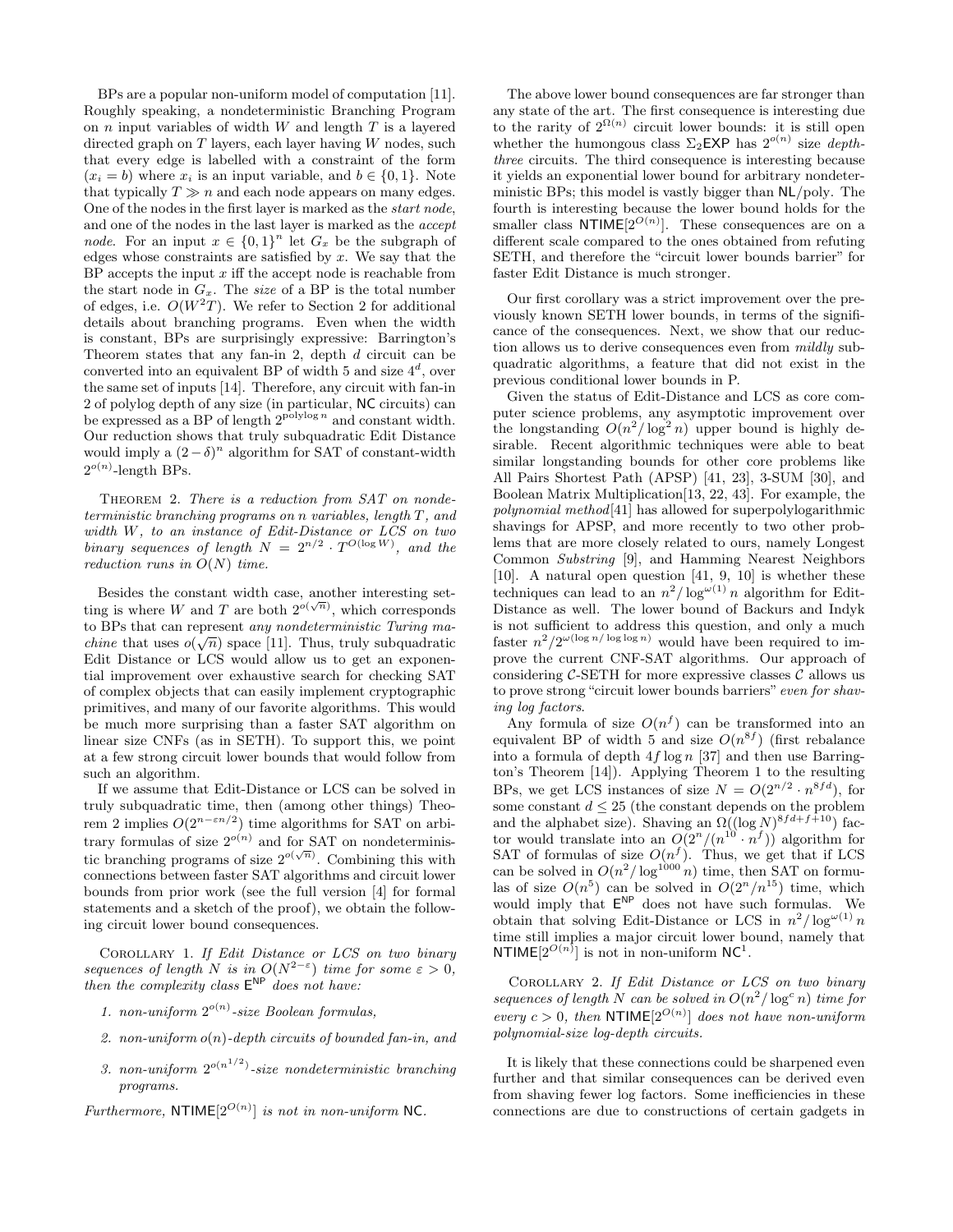our proofs, while others come from the framework for obtaining circuit lower bounds from faster SAT algorithms, and the reductions from circuits to BPs.

One striking interpretation of these corollaries is that when an undergraduate student learns the simple dynamic programming algorithms for Edit-Distance or Longest Common Subsequence and wonders whether there is a faster algorithm, he or she is implicitly trying to resolve very difficult open questions in complexity theory.

### *Technical remarks.*

All known SETH lower bound proofs for problems in P have relied as a first step on a reduction [39] to the following Orthogonal Vectors (OV) problem: given a set of n boolean vectors  $S \subseteq \{0,1\}^d$  of dimension  $d = \omega(\log n)$ , does there exist a pair  $a, b \in S$  such that for all  $j \in [d]$  we have  $(a[j] = 0)$  or  $(b[j] = 0)$ , i.e. the vectors are orthogonal or "disjoint". If OV can be solved in  $O(n^{2-\epsilon})$  time, then CNF-SAT can be solved in  $O(2^{(1-\varepsilon/2)n})$  time. It is important to notice that reductions in the direction are not known, i.e. refuting SETH is not known to imply subquadratic algorithms for some hard quadratic-time problems. Therefore, lower bounds under the assumption that OV requires  $n^{2-o(1)}$  time are more reliable than SETH lower bounds. However, the above weaknesses of SETH apply to OV as well: a much harder problem is the C-Satisfying-Pair problem, where instead of searching for an orthogonal pair of vectors, we ask for a pair of vectors that (together) satisfy a certain function that can be represented in more complex ways than an orthogonality check. Again, there is a spectrum of increasing expressiveness, and OV is quite low on it. Indeed, we have no idea how to solve the NC-Satisfying-Pair problem in  $O(n^2/\log^3 n)$  time (it would readily imply faster NC-SAT algorithms), while for OV the current upper bound  $n^{2-1/O(\log(d/\log n))}$  is barely not truly subquadratic. All the reductions in this paper (except for the k-LCS proof, which has been deferred to the full version [4]) are via a certain Branching-Program-Satisfying-Pair problem, which can be solved in quadratic time, while faster algorithms would be very surprising and imply all the aforementioned consequences.

Previous SETH lower bound proofs, when stripped of all the gadgetry, are rather simple, due to the simplicity of the OV problem (which, in turn, is due to the simplicity of CNFs). Each vector is represented by some vector gadget, so that two gadgets "align well" if and only if the vectors are good (in this case, orthogonal), and then all the gadgets are combined so that the "total score" reflects the existence of a good pair. Vector gadgets that are capable of checking orthogonality can be constructed in natural ways by concatenating coordinate gadgets that have straightforward functionality (checking that not both coordinates are 1), which in turn can be constructed via certain atomic sequences of constant size. We observe that these reductions do not exhaust the expressive capabilities of problems like Edit Distance and LCS.

Our new reductions follow this same scheme, except that the functionality of the vector gadgets is no longer so simple. Our main technical contribution is the construction of certain reachability gadgets, from which our vector gadgets are constructed. These gadgets are capable of checking reachability between two nodes in a subgraph (e.g.  $u_{start}$  and  $u_{acc}$ ) of a graph (the branching program) that is obtained from two given vectors. These gadgets exhibit the ability of sequence similarity measures to execute nontrivial algorithmic tasks. Our reduction can be viewed as encoding of graphs into two sequences such that the optimal LCS must implicitly execute the classical small-space algorithm for directed reachability of Savitch's Theorem [36].

#### *Previous work on better hypotheses.*

Finding more reliable hypotheses (than SETH, 3-SUM, APSP, etc) that can serve as an alternative basis for the "hardness in P" is an important goal. Previous progress towards this end was achieved by Abboud, Vassilevska Williams, and Yu [8] where the authors prove tight lower bounds for various graph problems under the hypothesis that at least one of the SETH, APSP, and 3-SUM conjectures is true. The C-SETH hypothesis (say, for  $C = NC$ ) that we consider in this work is incomparable in strength to theirs, yet it has certain advantages. First, the known connections between faster SAT algorithms and circuit lower bounds allow us to point at remarkable consequences of refuting our hypothesis, which is not known for any of the previous conjectures. Second, it allows us to show barriers even for *mildly* subquadratic algorithms. And third, it allows us to explain the barriers for many problems like Edit Distance and LCS for which a lower bound under 3-SUM or APSP is not known (unless the alphabet size is near-linear [7]).

#### *Organization of the paper.*

The rest of the paper is organized as follows. In Section 2 we define the SAT problem on Branching Programs (BP-SAT), and briefly describe how it is used as the source of our reductions. In Section 3 we give a direct and simplified reduction from BP-SAT to LCS. We present the framework of Bringmann and Künnemann  $[18]$  in Section 4, along with a sketch of our full reduction. We then present the details of the full reduction in Section 5. The full reduction also applies to LCS, and is more efficient than the simplified reduction from Section 3. Due to lack of space, many of the details are deferred to the full version of the paper [4].

# 2. SATISFIABILITY OF BRANCHING PRO-GRAMS

In this section we define the SAT problem on Branching Programs (BP-SAT), which we later reduce to various sequence-problems such as Edit Distance and LCS.

A nondeterministic Branching Program (BP) of length T and width W on n boolean inputs  $x_1, \ldots, x_n$  is a layered directed graph P with T layers  $L_1, \ldots, L_T$ . The nodes of P have the form  $(i, j)$  where  $i \in [T]$  is the layer number and  $j \in [W]$  is the index of the node inside the layer. The node  $u_{\text{start}} = (1, 1)$  is called the starting node of the program, and the node  $u_{\text{acc}} = (T, 1)$  is the accepting node of the program. For all layers  $i < T$  except the last one: all nodes in  $L_i$ are marked with the same variable  $x(i) = x_{f(i)}$ , and each node has an arbitrary number of outgoing edges, each edge marked with 0 or 1. Note that typically  $T \gg n$  and each variable appears in many layers.

An *evaluation* of a branching program P on an input  $x_1, \ldots, x_n \in \{0,1\}$  is a path that starts at  $u_{\text{start}}$  and then (nondeterministically) follows an edge out of the current node: if the node is in layer  $L_i$  we check the value of the corresponding variable  $x_{f(i)}$ , denote it by  $\eta \in \{0, 1\}$ , and then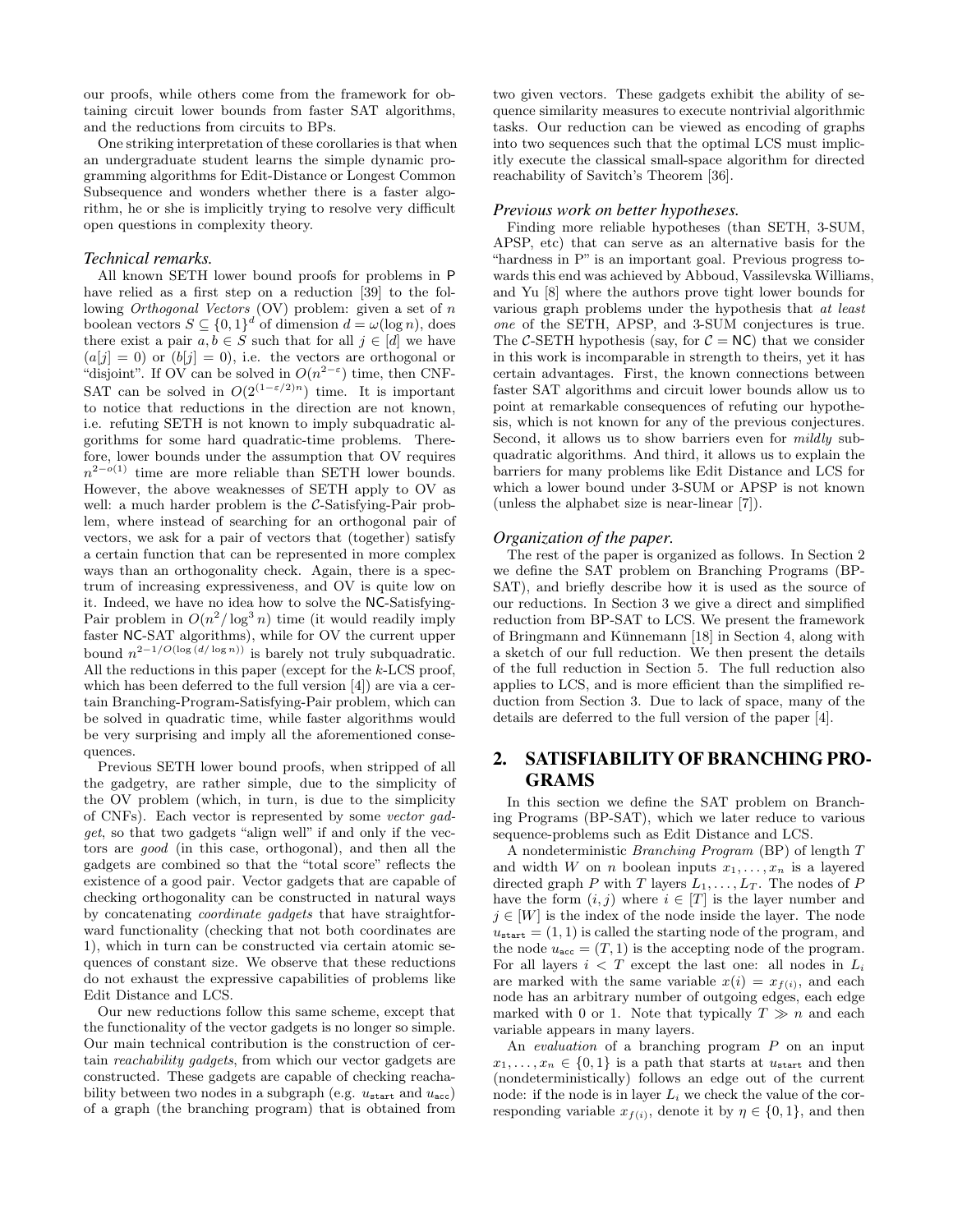we follow one of the outgoing edges marked with  $\eta$ . The BP accepts the input iff the evaluation path ends in  $u_{\text{acc}}$ . That is, each input restricts the set of edges that can be taken, and the BP accepts an input iff there is a path from  $u_{\text{start}}$ to  $u_{\text{acc}}$  in the subgraph induced by the input.

DEFINITION 1 (BP-SAT). Given a Branching Program P on n boolean inputs, decide if there is an assignment to the variables that makes P accept.

To reduce BP-SAT to a sequence-problem we go through the following problem: Let  $X_1 = \{x_1, \ldots, x_{n/2}\}\$ and  $X_2 =$  ${x_{n/2+1}, \ldots, x_n}$  be the first and last half of the inputs to the branching program, respectively. Do there exist  $a \in$  $\{0,1\}^{n/2}$  and  $b \in \{0,1\}^{n/2}$ , such that when viewed as partial assignments to  $X_1$  and  $X_2$ , respectively, together they form an accepting input to the branching program? This problem is clearly just a reformulation of BP-SAT. Our reductions also work, however, when  $a$  and  $b$  are restricted to two given sets of vectors  $S_1, S_2 \subseteq \{0,1\}^{n/2}$ , i.e., we ask whether there exists an accepting pair  $(a, b) \in S_1 \times S_2$ . We refer to this problem as the satisfying pair problem on branching programs (or BP-SAT-Pair). Proving a reduction from this more general problem corresponds to proving a reduction from the *orthogonal vectors problem*  $(OV)$  to get a SETHbased lower bound (see [39]). To simplify the presentation we assume, however, that  $S_1 = S_2 = \{0, 1\}^{n/2}$ .

Our reductions construct for each partial assignment  $a \in \mathbb{R}$  $S_1$  and  $b \in S_2$ , respectively, a sequence whose length depends on the branching program. When the branching program is not too large these sequences have length at most  $2^{o(n)}$ . The sequences from  $S_1$  are combined into one long sequence of length  $N = 2^{(1/2+o(1))n}$ , and the same is done for  $S_2$ . We then show that solving, e.g., the longest common subsequence problem on these two strings of length  $N$  decides whether the original branching program is satisfiable, and gives us a satisfying assignment if possible. This establishes a connection between BP-SAT, which is solvable in exponential time, and sequence-problems that are solvable in quadratic time.

# 3. A SIMPLIFIED REDUCTION TO LON-GEST COMMON SUBSEQUENCE

Given two strings of N symbols over some alphabet  $\Sigma$ , the longest common subsequence (LCS) problem asks for the length of the longest sequence that appears as a subsequence in both strings. For two strings  $a, b$ , we let  $LCS(a, b)$  denote the length of the longest common subsequence of  $a$  and  $b$ . In this section we present a reduction from BP-SAT to LCS, proving the following theorem. To simplify the presentation we give a less efficient reduction that uses  $|\Sigma| = O(W \log T)$ symbols for branching programs of width W and length T. We refer to sections 4 and 5 for a more efficient reduction with  $|\Sigma| = 2$ , that is based on the framework of Bringmann and Künnemann  $[18]$ .

THEOREM 3. There is a constant  $c$  such that if  $LCS$  can be solved in time  $S(N)$ , then BP-SAT on n variables and programs of length T and width W can be solved in time  $S(2^{n/2} \cdot T^{c \log W}).$ 

Abboud et al. [2] gave a similar reduction from CNF-SAT to LCS, or more precisely from orthogonal vectors (OV) to LCS. As a first step they reduced OV to the following problem of finding a pair of strings with a long common subsequence, which we refer to as the LCS-Pair problem.

DEFINITION 2 (LCS-PAIR). Let Y be a given integer, and let  $S_1, S_2 \subseteq \Sigma^L$  be two given sets of strings of length L such that  $LCS(a, b) \leq Y$  for every  $a \in S_1$  and  $b \in S_2$ . The LCS-Pair problem asks if there is a pair  $(a, b) \in S_1 \times S_2$  with  $LCS(a, b) = Y$ ?

Abboud et al. then reduced the LCS-Pair problem to LCS by proving the following lemma. The proof of the lemma uses normalized vector gadgets similar to those used in the reduction by Backurs and Indyk [12] from OV to Edit Distance. We sketch the proof in Section 4 in the context of Bringmann and Künnemann's framework [18], and give a formal proof of a corresponding lemma in Section 5.

LEMMA 1 ([2]). Let  $(S_1, S_2, Y)$  be an LCS-Pair problem with  $|S_1| = |S_2| = M$ . Then one can construct two strings  $A, B$  of length  $M \cdot poly(L)$ , where  $L$  is the length of the strings from  $S_1$  and  $S_2$ , such that for an integer  $E$ ,

- $LCS(A, B) = E$  if there exists a pair  $(a, b) \in S_1 \times S_2$ with  $LCS(a, b) = Y$ , and
- $LCS(A, B) \leq E-1$  otherwise.

To reduce BP-SAT to LCS we first apply the trivial reduction from Section 2 from BP-SAT to the satisfying pair problem on branching programs (BP-SAT-Pair). We then reduce BP-SAT-Pair to LCS-Pair, and use the reduction from Lemma 1 to complete the proof of Theorem 3.

It should be noted that the main challenge for Abboud  $et$ al. [2] was to prove Lemma 1, whereas the reduction from OV to LCS-Pair was nearly trivial. Moreover, this is a common phenomenon for SETH-based lower bounds. In our case the main challenge was, however, to reduce BP-SAT-Pair to LCS-Pair. This indicates that previous SETH-based lower bounds, unlike our new reduction, do not fully exploit the strength of the problems in question.

We next describe our reduction from BP-SAT-Pair to LCS-Pair. Let  $P$  be a given branching program on  $n$  boolean inputs, and let  $F$  be the corresponding function. Furthermore, let  $X_1 = \{x_1, \ldots, x_{n/2}\}\$ and  $X_2 = \{x_{n/2+1}, \ldots, x_n\}\$ be the first and last half of the inputs to  $F$ , respectively. For two partial assignments a and b in  $\{0,1\}^{n/2}$ , we use the notation  $a \odot b$  to denote concatenation, forming a complete assignment. We must decide whether there exist  $a, b \in \{0, 1\}^{n/2}$ such that  $F(a \odot b) = 1$ .

The reduction maps each partial assignment  $a \in \{0,1\}^{n/2}$ for the first half of the input to a string  $G(a)$ , and each partial assignment  $b \in \{0,1\}^{n/2}$  for the second half of the input to another string  $G(b)$ . We refer to G and G as sequence gadgets. The strings  $G(a)$  and  $\overline{G}(b)$  are constructed such that

- $LCS(G(a), \overline{G}(b)) = Y$  if  $F(a \odot b) = 1$ , and
- $LCS(G(a), \overline{G}(b)) \leq Y 1$  otherwise,

where  $Y$  is a known integer that depends on the width  $W$ and length  $T$  of the branching program, but not on  $a$  and  $b$ . Solving LCS for  $G(a)$  and  $\overline{G}(b)$  can therefore be viewed as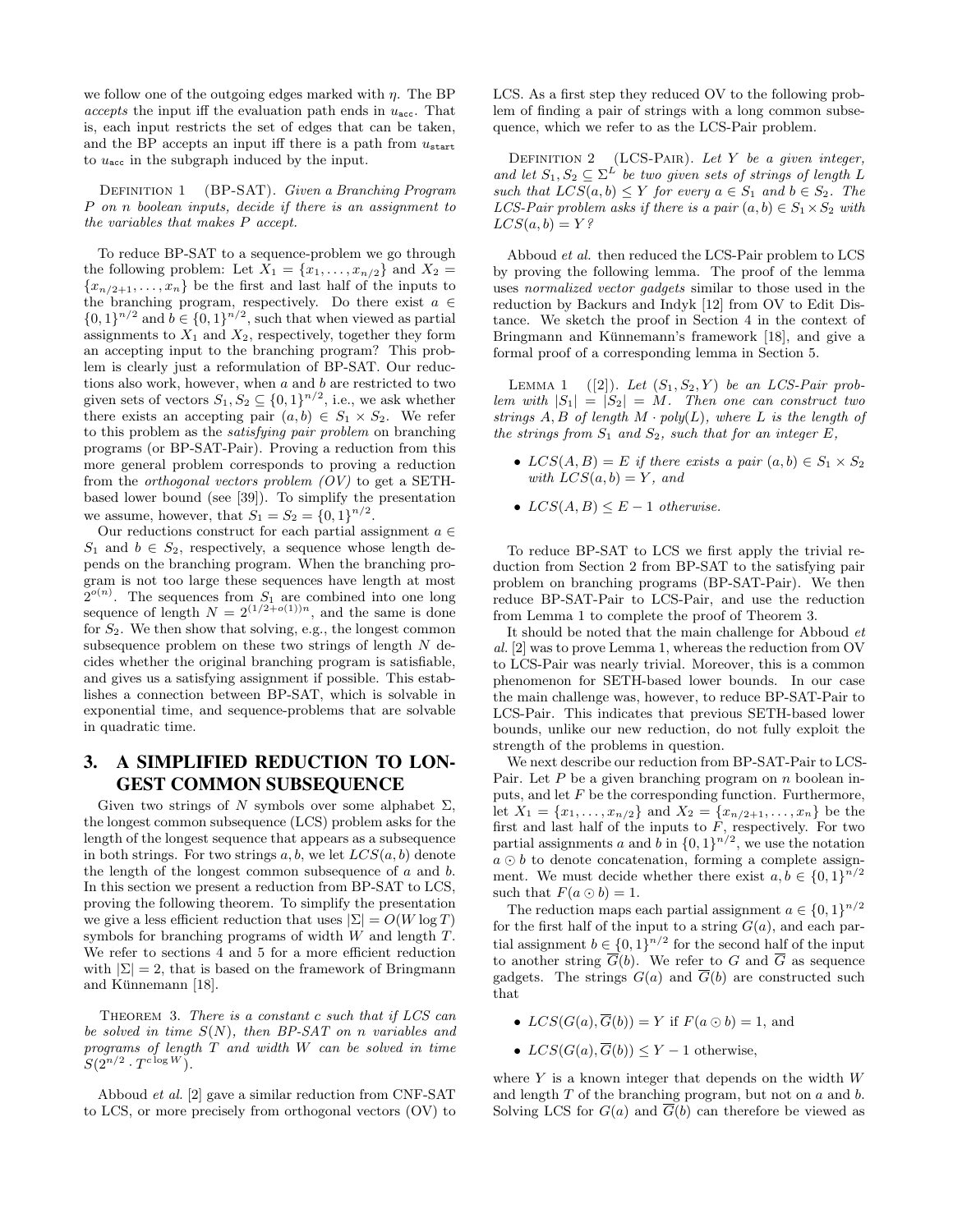evaluating  $F(a \odot b)$ . To complete the reduction we simply construct the two sets:

$$
S_1 = \{G(a) | a \in \{0, 1\}^{n/2}\}
$$
  

$$
S_2 = \{\overline{G}(b) | b \in \{0, 1\}^{n/2}\}
$$

It follows that the branching program has a satisfying assignment if and only if the LCS-Pair problem  $(S_1, S_2, Y)$ has a pair of strings  $(a, b) \in S_1 \times S_2$  with  $LCS(a, b) = Y$ .

Armed with Lemma 1, we see that in order to prove Theorem 3, it suffices to create sequence gadgets G and G of length  $T^{O(\log W)}$  such that for some Y,  $LCS(G(a), \overline{G}(b)) =$ Y if on input  $a \odot b$ , the starting state of the branching program reaches the accepting state, and  $LCS(G(a), \overline{G(b)}) \leq$  $Y - 1$  otherwise. For the remainder of the section we therefore let  $a, b \in \{0,1\}^{n/2}$  be fixed. Note, however, that we must construct  $G(a)$  and  $\overline{G}(b)$  independently.

To construct  $G(a)$  and  $\overline{G}(b)$  we follow an inductive approach, mimicking Savitch's theorem [36]. Since a and b are fixed,  $G(a)$  and  $\overline{G}(b)$  represent the corresponding subsets of edges of the given branching program  $P$ , and the goal is to decide if there is a directed path from  $u_{start}$  to  $u_{\text{acc}}$  in the resulting graph. Such a path must go through some node in the middle layer, and if we can guess which node then we can split  $P$  into two branching programs of half the length and evaluate each part recursively. We use reachability gadgets to implement this decomposition, and an LCS algorithm must then make the correct guess to find the longest common subsequence.

Before describing our reachability gadgets we first introduce the use of weighted symbols.

#### *Weighted LCS.*

To simplify the proof we will work with the following generalized version of LCS in which each letter in the alphabet can have a different weight. For two sequences  $P_1$ and  $P_2$  of length N over an alphabet  $\Sigma$  and a weight function  $w : \Sigma \to [K]$ , let X be the sequence that appears in both  $P_1, P_2$  as a subsequence and maximizes the expression  $w(X) = \sum_{i=1}^{|X|} w(X[i])$ . We say that X is the Weighted Longest Common Subsequence (WLCS) of  $P_1, P_2$  and write  $WLCS(P_1, P_2) = w(X)$ . The WLCS problem asks us to output  $WLCS(P_1, P_2)$ .

Note that a common subsequence  $X$  of two sequences  $P_1, P_2$  can be thought of as an alignment or a matching  $A = \{(a_i, b_i)\}_{i=1}^{|X|}$ , where  $a_i, b_i \in \mathbb{N}$  are indices, between the two sequences, so that for all  $i \in |X|$  :  $P_1[a_i] = P_2[b_i],$ and  $a_1 < \cdots < a_{|X|}$  and  $b_1 < \cdots < b_{|X|}$ . Clearly, the weight  $\sum_{i=1}^{|X|} w(P_1[a_i]) = \sum_{i=1}^{|X|} w(P_2[b_i])$  of the matching A corresponds to the weighted length  $w(X)$  of the common subsequence  $X$ .

Abboud et al. [2] showed a simple reduction from WLCS on length N sequences over an alphabet  $\Sigma$  with largest weight K to LCS on (unweighted) sequences of length  $N \cdot K$ over the same alphabet. The reduction simply copies each symbol  $\ell \in \Sigma$  in each of the sequences  $w(\ell)$  times and then treats the sequences as unweighted. Abboud et al. showed that the optimal solution is preserved under this reduction.

For a sequence over a weighted alphabet  $\Sigma$  we define the total length of the sequence to be the sum of the weights of all symbols in this sequence. Note that this is the real length of the unweighted sequence that we obtain after applying the reduction from WLCS to LCS.

#### *Reachability gadgets.*

Let  $P$  be the given branching program of length  $T$  and width W, and assume for simplicity that  $T = 2^t + 1$  for some  $t \geq 0$ . Recall that the input  $a \odot b$  is fixed, and that our goal is to decide whether there is a directed path from  $u_{\text{start}}$  to  $u_{\text{acc}}$ , which we do recursively by finding paths to and from the middle layer. Let therefore  $u \in L_i$  and  $v \in L_j$ be two nodes in layers that are at distance  $j - i = 2<sup>k</sup>$  from each other. Furthermore, let  $Y_k$  be some integer that will be specified later as a function of W and k. We refer to  $Y_k$  as a threshold.

The main component in our reduction are recursive constructions of two kinds of reachability gadgets  $\mathsf{RG}_{k}^{u\to v}(a)$  and  $\overline{\text{RG}}_k^{u \to v}(b)$ , with the following very useful property.

- $LCS(\mathsf{RG}_{k}^{u\to v}(a), \overline{\mathsf{RG}}_{k}^{u\to v}(b)) = Y_k$  if on input  $a \odot b$ , one can reach v from u in  $2^k$  steps, and
- $LCS(\mathsf{RG}_{k}^{u\to v}(a), \overline{\mathsf{RG}}_{k}^{u\to v}(b)) \leq Y_k 1$  otherwise.

Since  $F(a \odot b) = 1$  if and only if  $u_{\text{acc}}$  is reachable from  $u_{\text{start}}$ , we define our sequence gadgets as:

$$
G(a) = \text{RG}_{t}^{u_{\text{start}} \to u_{\text{acc}}}(a)
$$

$$
\overline{G}(b) = \overline{\text{RG}}_{t}^{u_{\text{start}} \to u_{\text{acc}}}(b)
$$

To complete the proof we show that the total length  $Z_k$ of  $\mathsf{RG}_{k}^{u\to v}(a)$  and  $\overline{\mathsf{RG}}_{k}^{u\to v}(b)$ , respectively, is upper bounded by  $W^{ck}$  for some constant c.  $G(a)$  and  $\overline{G}(b)$  therefore have length  $T^{O(\log W)}$ , and when we apply Lemma 1 we obtain two strings of length  $2^{n/2} \cdot T^{O(\log W)}$  as desired.

We next show how to inductively construct such gadgets and upper bound their lengths.

#### *Base Case:*  $k = 0$ *.*

Let  $u \in L_i$  and  $v \in L_{i+1}$  be two nodes in adjacent layers. Then u can reach v if and only if the edge  $(u, v)$  is present, which requires  $(u, v)$  to be part of the branching program, and the input variable  $x(i) = x_{f(i)}$  for layer i to match the boolean value associated with  $(u, v)$ .

Recall that a is an assignment to the variables  $X_1$  =  ${x_1, \ldots, x_{n/2}}$ , and that b is an assignment to the variables  $X_2 = \{x_{n/2+1}, \ldots, x_n\}$ . Let e, \$1, and \$2 be letters in the alphabet  $\Sigma$  with weight  $w(e) = w(\$_1) = w(\$_2) = 1$ . For the base case we define:

$$
RG_0^{u \to v}(a) = \begin{cases} e & \text{if } (u, v) \text{ is present or } x(i) \in X_2 \\ \$_1$ \quad otherwise \end{cases}
$$

$$
\overline{RG}_0^{u \to v}(b) = \begin{cases} e & \text{if } (u, v) \text{ is present or } x(i) \in X_1 \\ \$_2$ \quad otherwise \end{cases}
$$

Note that  $WLCS(RG_0^{u\rightarrow v}(a), \overline{RG}_0^{u\rightarrow v}(b))$  is 1 if  $(u, v)$  is present and 0 otherwise. Indeed, if  $(u, v)$  is present then both strings consist of the single letter e, and otherwise one of the strings will be  $\$_1$  or  $\$_2$ . The gadgets therefore have threshold  $Y_0 = 1$  and length  $Z_0 = 1$ . (The letters  $\$_1$  and  $\$_2$  will in fact only appear in their respective sequences and can therefore alternatively be viewed as empty strings.)

#### *Inductive step:*  $k > 0$ .

Let now  $u \in L_i$  and  $v \in L_j$  be two nodes at distance  $j - i = 2<sup>k</sup>$  from each other, and let  $L_h = \{y_1, y_2, \ldots, y_W\}$  be the nodes in layer  $h = \frac{i+j}{2}$ , halfway between i and j. Any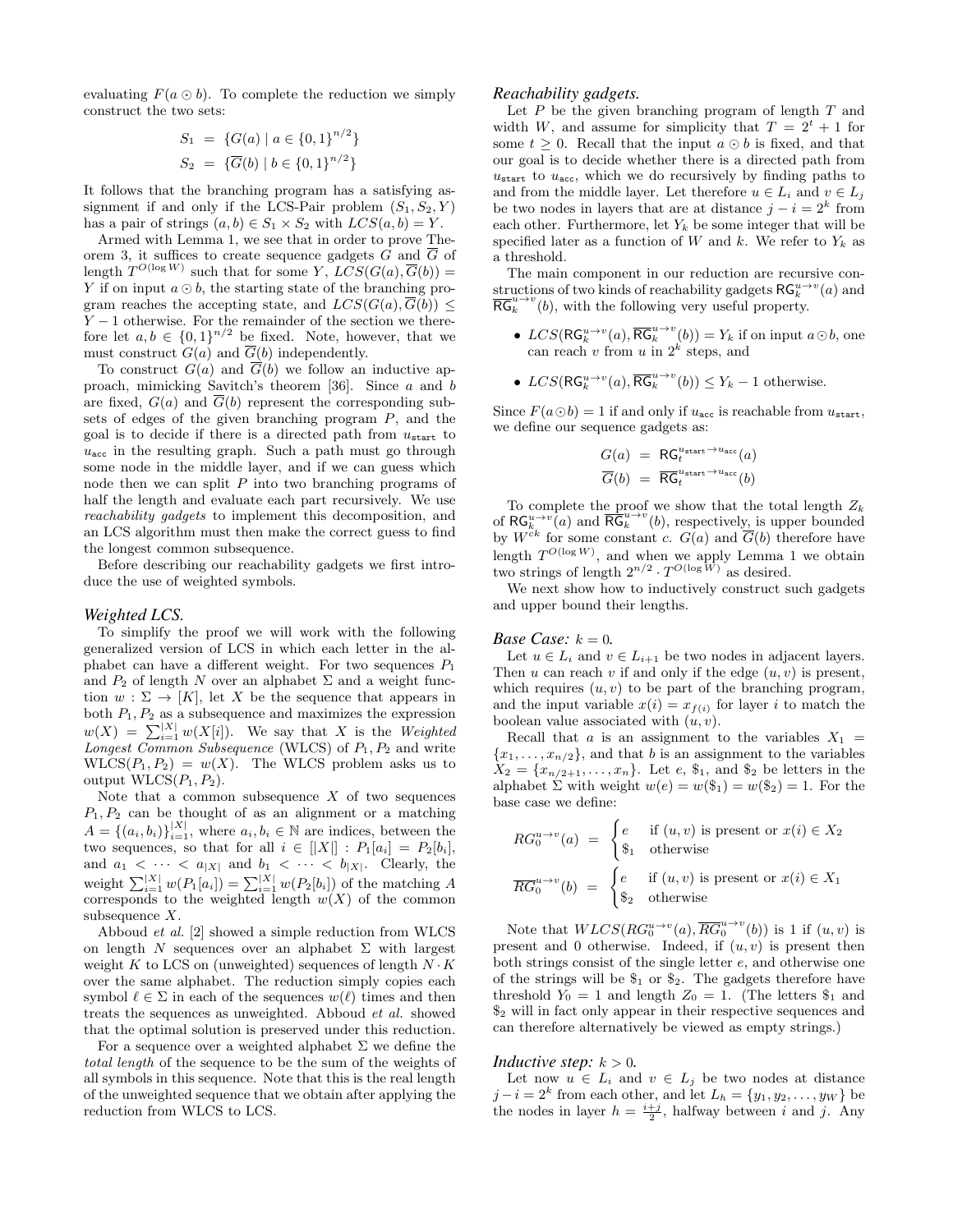path from u to v must pass through some  $y \in L_h$ . Let  $u \rightsquigarrow v$ denote that  $v$  is reachable from  $u$ . We therefore have:

$$
u \rightsquigarrow v \iff OR \begin{cases} u \rightsquigarrow y_1 & AND & y_1 \rightsquigarrow v \\ u \rightsquigarrow y_2 & AND & y_2 \rightsquigarrow v \\ \dots \\ u \rightsquigarrow y_W & AND & y_W \rightsquigarrow v \end{cases}
$$

The reachability gadgets will be similarly composed of AND and OR gadgets.

#### *AND gadget.*

By recursion, each reachability expression, e.g.,  $u \rightarrow y_1$  is mapped to a pair of strings  $(RG_{k-1}^{u \to y_1}(a), \overline{RG}_{k-1}^{u \to y_1}(b))$ , such that

- $WLCS(RG_{k-1}^{u \to y_1}(a), \overline{RG}_{k-1}^{u \to y_1}(b)) = Y_{k-1}$  if  $y_1$  is reachable from  $u$ , and
- $WLCS(RG_{k-1}^{u \to y_1}(a), \overline{RG}_{k-1}^{u \to y_1}(b)) < Y_{k-1}$  otherwise.

The purpose of the AND gadget is to combine two pairs of strings corresponding to  $u \rightsquigarrow y_1$  and  $y_1 \rightsquigarrow v$  into a single pair that corresponds to  $u \leadsto y_1 \leadsto v$ , i.e., the new pair should share a long subsequence iff there is a path from  $u$  to  $v$  through  $y_1$ . As the following lemma shows, this is obtained with a simple concatenation operation and the use of a new, heavy letter.

LEMMA 2. Let  $(a_1, b_1)$  and  $(a_2, b_2)$  be two pairs of strings where each string has weight  $Z$ . Let  $\&$  be a letter with weight  $w(\&) = 2Z$  that does not appear in  $a_1, b_1, a_2, b_2$ . Assume that  $s_1 := WLCS(a_1, b_1) \le Y$  and  $s_2 := WLCS(a_2, b_2) \le Y$ Y. Then:

$$
WLCS(a_1ka_2, b_1kb_2) = 2Y + 2Z \quad \text{if } s_1 = s_2 = Y
$$
  

$$
WLCS(a_1ka_2, b_1kb_2) < 2Y + 2Z \quad \text{otherwise}
$$

PROOF. The letter  $&$  must be matched in a longest common subsequence of  $a_1 \& a_2$  and  $b_1 \& b_2$  since it makes up half the weight of the strings. The lemma then easily follows from the fact that  $WLCS(a_1\&a_2, b_1\&b_2) = s_1 + w(\&) + s_2$ .  $\Box$ 

#### *OR gadget.*

The OR gadget is significantly more involved. In this case we wish to combine  $W$  pairs of strings corresponding to  $u \sim y_1 \sim v, u \sim y_2 \sim v, \ldots, u \sim y_W \sim v$  into a single pair of strings corresponding to  $u \sim v$ . The new pair of strings should share a long subsequence iff one of the original W pairs shared a long subsequence.

Let therefore  $(a_1, b_1), (a_2, b_2), \ldots, (a_W, b_W)$  be W pairs of strings where each string has weight Z, and assume that  $s_{\ell} := W LCS(a_{\ell}, b_{\ell}) \leq Y$  for all  $\ell \in [W] = \{1, ..., W\}.$ Furthermore, let  $\%$  and  $\#$  be two new letters with weight  $w(\%) = w(\#) = 2Z$ , and let  $c_{\ell}$ , for  $\ell \in [W]$ , be  $\ell$  new letters with weight  $w(c_{\ell}) = Z$ . We then define two new strings as follows, where  $\overset{\sim}{\%}{}^W$  means that  $\%$  is copied  $W$  times:

$$
OR(a_1,..., a_W) = %^W \left( \bigcup_{\ell \in [W]} a_{\ell} c_{\ell} \# \right) \%^W
$$

$$
\overline{OR}(b_1,..., b_W) = \bigcup_{\ell \in [W]} \#^W b_{\ell} c_{\ell} \#^W \%
$$

The following is an example of  $A = OR(a_1, a_2, a_3)$  and  $B = \overline{OR}(b_1, b_2, b_3)$ . Note that A is shorter than B. To make the length of A match the length of B we add an appropriate number of  $\mathcal{S}_1$  letters (from the base case) to A.

$$
A = \%\% \% a_1 c_1 \# a_2 c_2 \# a_3 c_3 \# \% \% \%
$$

 $B = #\# \# b_1 c_1 \# \# \# \% \# \# \# b_2 c_2 \# \# \# \% \# \# \# b_3 c_3 \# \# \# \%$ 

LEMMA 3. Let the two strings  $A = OR(a_1, \ldots, a_W)$  and  $B = OR(b_1, \ldots, b_W)$  be defined as above. Then:

$$
WLCS(A, B) = 4WZ + Z + Y
$$
 if  $s_{\ell} = Y$  for some  $\ell$   

$$
WLCS(A, B) < 4WZ + Z + Y
$$
 otherwise

PROOF. Observe first that A contains W of the letters  $\#$ . and that B contains W of the letters  $\%$ . It is always possible to match these letters, which gives a total weight of  $4WZ$ . The remaining  $\#$  and  $\%$  letters can never be matched. We start by showing that this many  $\#$  and  $\%$  letters must be matched in some longest common subsequence.

CLAIM 1. In some optimal WLCS, all  $\%$  letters in B are matched to % letters in A.

Suppose for the sake of contradiction that there is no longest common subsequence where all  $\%$  in  $B$  are matched. Each % can be matched either to the left or the right part of A, and these matchings cannot cross. In particular there is some  $\ell$  such that  $\%$  letters to the left of  $b_{\ell}$  are only matched to the left part of A, and  $\%$  letters to the right of  $b_{\ell}$  are only matched to the right part of  $A$ . Suppose some  $\%$  to the left of  $b_{\ell}$  is unmatched. (The argument is analogous when the unmatched  $\%$  is to the right of  $b_\ell$ .) Consider in particular the first unmatched  $\%$  in B. Matching this letter to the left part of A adds a weight of 2Z to the matching, but removes all matched letters until the previous  $\%$  letter in B. Any lost  $#$  letters can however be recovered by being matched to the W copies of  $#$  that appear immediately after the newly matched  $\%$  in B. Hence, the total loss is at most  $2Z$ and comes from the a string and the c letter. This process can be repeated until all  $%$  letters in  $B$  are matched, which gives a contradiction.

CLAIM 2. In some optimal WLCS, all  $#$  letters in A are matched to  $#$  letters in  $B$ .

The proof of Claim 2 is essentially the same as the proof of Claim 1. Since we may assume that all % letters in B are matched, the only remaining part of  $B$  that can be matched to A is some substring of the form  $B' = #^W b_{\ell} c_{\ell} \#^W$ . Here the # letters again only appear to the left and to the right, whereas in A they separate the string into substrings of weight 2Z. We therefore again observe that there is some index m such that  $#$  letters to the left of  $a_m$  are only matched to the left part of  $B'$ , and  $#$  letters to the right of  $a_m$  are only matched to the right part of  $B'$ . The rest of the argument is the same as for Claim 1.

To complete the proof of Lemma 3 we observe that we may assume that the indices  $\ell$  and m from the proofs of Claim 1 and Claim 2 are the same. Indeed, when the maximum number of  $\%$  and  $\#$  letters are matched, the only remaining contribution to the WLCS must come from some pair of substrings  $a_m c_m$  and  $b_\ell c_\ell$ . Moreover, the c letters can only be matched when  $\ell = m$ , and they make up half of the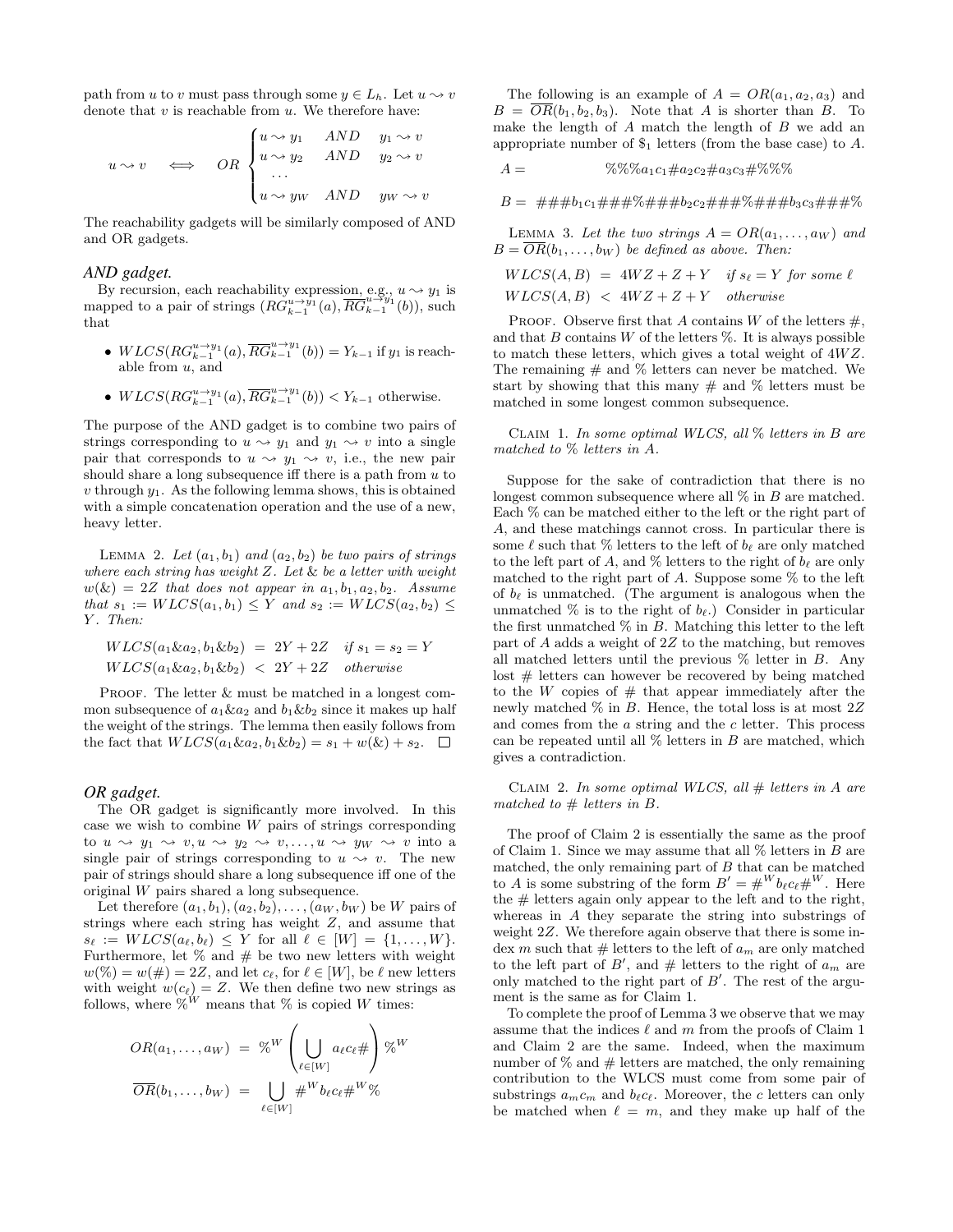weight of the substrings. We may therefore assume that  $\ell = m$ , which means that  $W LCS(A, B) = 4WZ + w(c_{\ell}) +$  $WLCS(a_\ell, b_\ell)$ . Since  $w(c_\ell) = Z$  and the index  $\ell$  can be chosen freely from [W], this completes the proof.  $\square$ 

#### *Combining AND and OR gadgets.*

To complete the inductive step it remains to combine the AND and OR gadgets and thereby define the reachability gadgets. We do so now:

$$
RG_k^{u \to v}(a) = OR(RG_{k-1}^{u \to y_1}(a) \& RG_{k-1}^{y_1 \to v}(a),
$$
  
\n...,  
\n
$$
RG_{k-1}^{u \to y_W}(a) \& RG_{k-1}^{y_W \to v}(a))
$$
  
\n
$$
\overline{RG}_k^{u \to v}(b) = \overline{OR}(\overline{RG}_{k-1}^{u \to y_1}(b) \& \overline{RG}_{k-1}^{y_1 \to v}(b),
$$
  
\n...,  
\n
$$
\overline{RG}_{k-1}^{u \to y_W}(b) \& \overline{RG}_{k-1}^{y_W \to v}(b))
$$

Recall that  $Z_{k-1}$  is the length of, e.g.,  $RG_{k-1}^{u \to y_1}(a)$  and  $\overline{RG}_{k-1}^{u \to y_1}(b)$ . Applying the AND gadget increases the length by a factor of 4, and applying the OR gadget increases the length by a factor of  $4W(W+1)$ . It follows that the length of  $RG_k^{u \to v}(a)$  and  $\overline{RG}_k^{u \to v}(b)$  is  $Z_k = 16W(W+1)Z_{k-1}$ . Since  $Z_0 = 1$  we therefore get that  $Z_k = (16W(W+1))^k$ , and that  $Z_t = (16W(W + 1))^{t} = T^{O(\log W)}$  as desired.

Recall also that  $Y_{k-1}$  is the threshold for, e.g.,  $RG_{k-1}^{u \to y_1}(a)$ and  $\overline{RG}_{k-1}^{u \to y_1}(b)$ . Applying the AND gadget increases the threshold to  $Y' = 2Y_{k-1} + 2Z_{k-1}$ , and applying the OR gadget further increases the threshold to  $Y_k = 16WZ_{k-1}$  +  $4Z_{k-1} + Y' = 16WZ_{k-1} + 6Z_{k-1} + 2Y_{k-1}$ . (Note that the constants are larger than those appearing in Lemma 3 because applying the AND gadget multiplied the length by 4.) We therefore see that  $Y_k$  is expressed only as a function of  $W$  and  $k$  as desired.

The correctness of the inductive step follows from Lemma 2 and Lemma 3. Indeed, the two strings generated by the OR gadget in Lemma 3 have a common subsequence with length that matches the threshold  $Y_k$  iff one of the pairs of strings generated by AND gadgets in Lemma 2 can match the threshold  $Y' = 2Y_{k-1} + 2Z_{k-1}$ , which by the induction hypothesis happens iff there is a directed path from  $u$  to  $v$ .

Finally, we note that each level of the recursion adds another  $W + 3$  new letters to the alphabet. (1 for the AND gadget and  $W + 2$  for the OR gadget.) The total number of letters used is thus  $O(W \log T)$ .

# 4. SEQUENCE PROBLEMS WITH ALIGN-MENT GADGETS

Bringmann and Künnemann [18] introduced a framework for showing SETH lower bounds for problems that compute a similarity measure of two sequences of, e.g., bits, symbols, or points. They showed that any sequence-problem that implements so-called alignment gadgets cannot be solved in truly subquadratic time under SETH. We show that alignment gadgets are actually much stronger. So strong, in fact, that they can simulate nondeterministic branching programs. It follows that Edit-Distance, Longest Common Subsequence (LCS), Dynamic Time Warping Distance, and every other problem that implements alignment gadgets can solve SAT on nondeterministic branching programs. This proves our main result, Theorem 2. We start here with a sketch of the proof, and then provide the details in Section 5.

A similarity measure  $\delta$  is a function that measures the similarity, e.g., Edit-Distance or LCS, of two given sequences A and B. Suppose  $|A| > |B|$ . A *structured alignment* maps  $B$  to a consecutive subsequence  $A'$  of  $A$ , and the cost of the alignment is  $\delta(A',B)$ . Note that the alignment does not correspond to, e.g., a common subsequence. Instead the alignment restricts the similarity measure to only work with  $A'$  and  $B$ . An alignment gadget is a gadget that takes two collections of sequences and combines each collection into a single sequence such that the minimum cost of a structured alignment closely approximates (within an additive constant) the similarity measure of the two constructed sequences. An alignment gadget can thus be interpreted as a way of forcing the similarity measure to respect the structure of the two collections of sequences. Alignment gadgets are then combined recursively in order to obtain a reduction. We next sketch how this is done for branching programs.

Let  $P$  be a given branching program on  $n$  boolean inputs, and let  $F$  be the corresponding function. To prove a reduction from BP-SAT to a sequence-problem with alignment gadgets we again go through the satisfying pair problem on branching programs (see Section 2). Let therefore  $X_1 = \{x_1, \ldots, x_{n/2}\}\$ and  $X_2 = \{x_{n/2+1}, \ldots, x_n\}$  be the first and last half of the inputs to the branching program, respectively. We must decide whether there exist  $a, b \in \{0, 1\}^{n/2}$ such that  $F(a \odot b) = 1$ , where  $a \odot b$  is the concatenation of a and b.

Our reduction uses alignment gadgets to construct for each  $a \in \{0,1\}^{n/2}$  a sequence  $G(a)$ , and for each  $b \in \{0,1\}^{n/2}$ another sequence  $\overline{G}(b)$ . These sequences are constructed such that their similarity measure is  $\delta(G(a), \overline{G}(b)) = Y$ , for some integer Y, if  $F(a \odot b) = 1$ ; and such that  $\delta(G(a), \overline{G}(b)) \geq$  $Y + \rho$  otherwise, where  $\rho > 0$  is the same for all a and b. In previous reductions from OV the construction of  $G(a)$  and  $\overline{\overline{G}}(b)$  was nearly trivial, but as in Section 3 it is now the main challenge when proving our reduction.

Once we have constructed  $G(a)$  and  $\overline{G}(b)$  for all  $a, b \in$  $\{0,1\}^{n/2}$ , we combine them into two sequences that will be the output of the reduction. This step is almost identical to a corresponding step in the reduction by Backurs and Indyk [12] from orthogonal vectors to Edit-Distance, and later by Abboud et al.  $[2]$  to LCS, and by Bringmann and Künnemann [18] to sequence-problems with alignment gadgets. If there exist  $a_i, b_j \in \{0,1\}^{n/2}$  with  $F(a_i \odot b_j) = 1$ , then the goal is to make the structured alignment match  $G(a_i)$ and  $\overline{G}(b_i)$ . It is therefore tempting to apply the alignment gadget to  $A = (G(a_1), \ldots, G(a_N), G(a_1), \ldots, G(a_N))$  and  $B = (\overline{G}(b_1), \ldots, \overline{G}(b_N))$ , where  $N = 2^{n/2}$ , since we can then freely map  $B$  to a consecutive subsequence of  $A$  such that  $G(b_j)$  maps to  $G(a_i)$ . The contribution to the similarity measure from this pair would then be  $Y$ , but unfortunately we have no control over the rest of the sequence. To finish the proof we therefore need one more idea: the normalized vector gadget. We put a dummy sequence next to every subsequence in  $A$ , such that sequences in  $B$  always have the option of mapping to dummy sequences, thereby contributing  $Y + \rho$  to the similarity measure. (The alignment gadgets framework allows gadgets of different types that are implicitly padded to some specified length. This is used to handle the technicality that, e.g., the length of subsequences in  $B$  no longer correctly match those in  $A$ .) We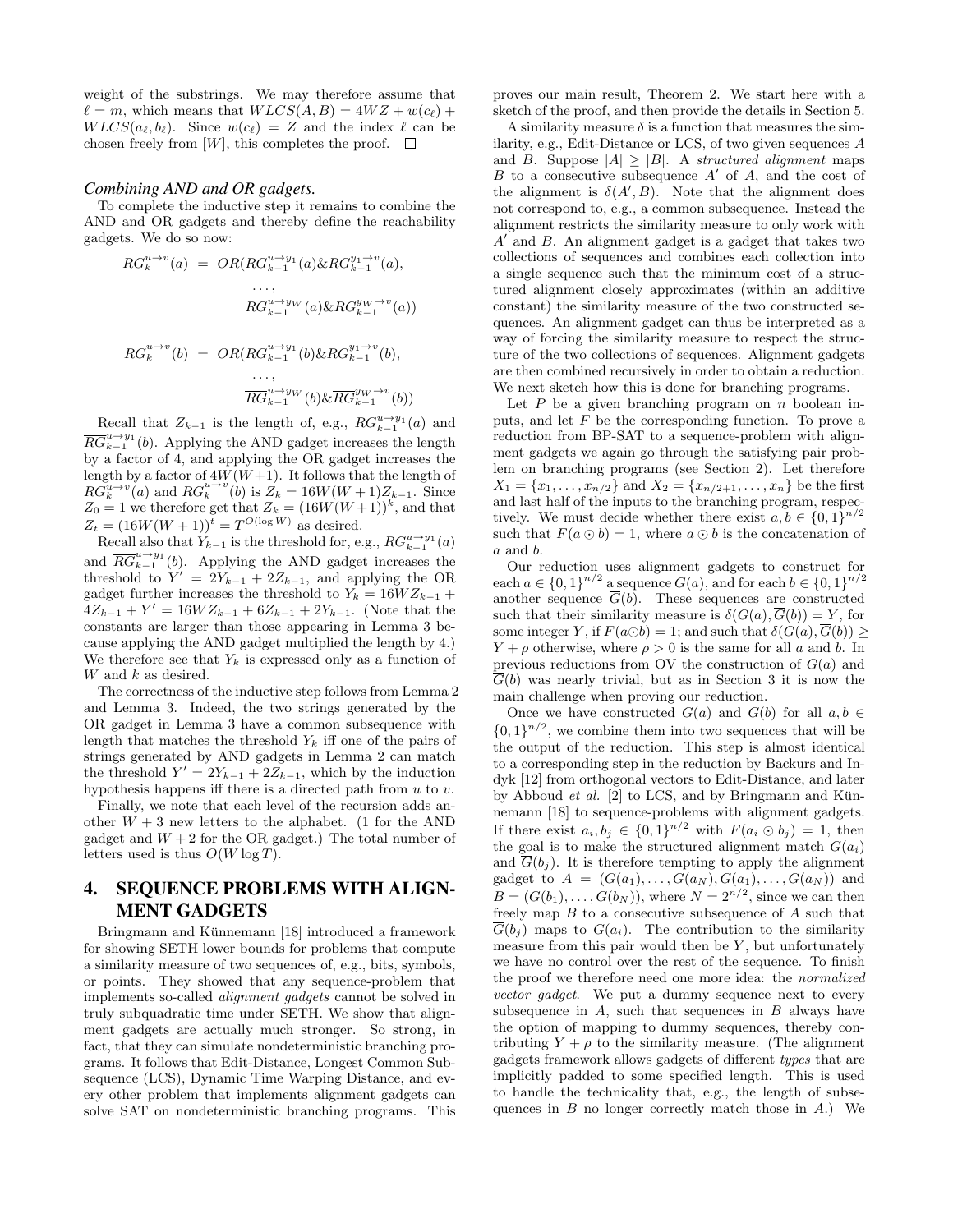finally get that if  $F$  evaluates to 1 for a pair of inputs then  $\delta(A, B) \leq N(Y + \rho) - \rho$ , and otherwise  $\delta(A, B) = N(Y + \rho)$ . This completes the reduction.

#### *How to simulate branching programs.*

The construction of  $G(a)$  and  $\overline{G}(b)$  is essentially the same as the one given in Section 3. We again mimic the proof of Savitch's theorem by implementing the reachability gadgets recursively with alignment gadgets. At the k-th level of the recursion we are given two nodes  $u \in L_i$  and  $v \in L_j$  with  $j - i = 2<sup>k</sup>$ , and we want to decide if there is a directed path from  $u$  to  $v$ . We denote the sequence constructed in this case for a by  $\mathsf{RG}_X^{k,u \to v}(a)$  and for b by  $\mathsf{RG}_Y^{k,u \to v}(b)$ . In particular  $G(a) = \mathsf{RG}_X^{t, u_{\text{start}} \to u_{\text{acc}}}(a)$  and  $\overline{G}(b) = \mathsf{RG}_Y^{t, u_{\text{start}} \to u_{\text{acc}}}(b)$ , where we assume that the branching program has length  $T = 2<sup>t</sup> + 1$ . (Note that the notation differs slightly from the notation used in Section 3. The parameters  $X$  and  $Y$  are used to determine the types of the sequences, and thereby their implicit length, but we ignore that aspect here.)

The base case,  $k = 0$ , is analogous to the base case in Section 3, such that we produce sequences consisting of single symbols. Such unit sequences are called *coordinate values* in the framework of alignment gadgets, and it requires a proof to show that the problem in question supports them. Bringmann and Künnemann [18] provided the relevant proofs for our purposes.

For  $k > 0$ , we use an alignment gadget to pick the node that the path from  $u$  to  $v$  passes through. This is again done as in Section 3. Recall that in Section 3 we inserted special symbols of large weight between the recursively defined sequences, such that these symbols had to be matched correctly. We now introduce index gadgets that serve a similar function. We also use an  $OR$  gadget that is composed of two alignment gadgets to put things together. In the end we prove the following technical theorem, which implies Theorem 2. The conditions for the theorem were proved by Bringmann and Künnemann  $[18]$  for, e.g., Edit-Distance, LCS, and Dynamic Time Warping.

THEOREM 4. Let  $\delta$  be a similarity measure over sequences in  $\mathcal I$  admitting an alignment gadget of size  $f(n) = cn$  and coordinate values, and consider the problem of computing  $\delta(x, y)$  for sequences  $x, y \in \mathcal{I}$  of length N. SAT of nondeterministic Branching Programs over n variables of width W and length T can be reduced to an instance of this problem on sequences where  $N = O(n \cdot T^{\log_2(12W^2c^3)} \cdot c^2 \cdot \log_2 W) =$  $T^{O(\log W)}\cdot n.$ 

#### 4.1 Definitions

We start by defining the building blocks from which we will implement our reduction. We will prove a generic reduction from BP-SAT to a generic problem of computing a similarity measure  $\delta$  of two sequences, for any  $\delta$  that has a certain property. This property will be the ability to implement alignment gadgets which we define below. The advantage of this generic proof over a direct proof is that we can reduce the amount of case-analysis that is required in the proofs: many steps in the reduction will require similar functionalities, and this framework allows us to only prove this functionality once. We will borrow the notation of [18] and reintroduce their alignment gadgets.

Let  $\delta : \mathcal{I} \times \mathcal{I} \to \mathbb{N}_0$  be a similarity measure for a pair of inputs from  $I$ . As a running example it is convenient to think of  $\mathcal I$  as being all binary sequences of length n and let  $\delta$ be the Edit Distance between two sequences. For a sequence  $x \in \mathcal{I}$  we define its *type* to be a tuple encoding its length and the sum of its entries, i.e.  $type(x) := (|x|, \sum_i x[i]).$  For example, if  $x$  is a binary sequence, its type encodes its length |x| and the number of ones in x. For a type  $t \in \mathbb{N} \times \mathbb{N}_0$  we let  $\mathcal{I}_t := \{x \in \mathcal{I} \mid \text{type}(x) = t\}$  be the set of all inputs of type t. We remark that the exact definition of type will not be crucial to the framework and for different measures it might be convenient to use a different definition.

#### *Alignments.*

Let  $0 \leq k \leq m \leq n$ . A set  $A = \{(i_1, j_1), \ldots, (i_k, j_k)\}$  is called a (partial) alignment if  $1 \leq i_1 < \ldots < i_k \leq n$  and  $1 \leq j_1 \leq \ldots \leq j_k \leq m$ . We say that a pair  $(i, j) \in A$ are *aligned*. Let  $A_{n,m}$  be the set of all partial alignments with respect to n, m. A partial alignment of the form  ${(\Delta)}$  $1, 1), \ldots, (\Delta+m, m)$  for some  $0 \leq \Delta \leq n-m$  will be called a structured alignment, and we will denote the set of all such alignments by  $S_{n,m} \subseteq A_{n,m}$ .

Consider any sequences  $x_1, \ldots, x_n \in \mathcal{I}$  and  $y_1, \ldots, y_m \in$ *I*. Let  $Q = \max_{i,j} \delta(x_i, y_j)$  be the maximum distance between a pair of sequences under our measure  $\delta$ . We define the cost of an alignment  $A \in \mathcal{A}_{n,m}$  (with respect to our sequences) by

$$
\textnormal{\textsf{cost}}(A) := \sum_{(i,j) \in A} \delta(x_i,y_j) + (m-|A|) \cdot Q
$$

so that any  $j \in [m]$  that is not aligned in A will incur the maximal cost Q.

# *Alignment Gadget.*

Intuitively, an alignment gadget combines two collections of sequences  $x_1, \ldots, x_n \in \mathcal{I}$  and  $y_1, \ldots, y_m \in \mathcal{I}$  into two single sequences  $X = \mathsf{GA}(x_1, \ldots, x_n)$  and  $Y = \mathsf{GA}(y_1, \ldots, y_m)$ , while preserving that  $\delta(X, Y)$  is essentially equal to  $\delta(A)$ , where A is the optimal *structured* alignment  $A \in S_{n,m}$  with respect to our sequences. We will be interested in showing and deriving consequences of the existence of efficient implementations of such gadgets for a similarity measure  $\delta$ . The formal definition introduces additional technicalities which simplify the proofs of existence of these gadgets considerably.

DEFINITION 3 (ALIGNMENT GADGETS). The similarity measure  $\delta$  admits an alignment gadget of size  $f(n)$ , if the following conditions hold: Given instances  $x_1, \ldots, x_n \in \mathcal{I}_{\tau_X}$ and  $y_1, \ldots, y_m \in \mathcal{I}_{\tau_Y}$  with  $m \leq n$  and types  $\tau_X = (\ell_X, s_X)$ and  $\tau_Y = (\ell_Y, s_Y)$ , we can construct new instances  $x =$  $\mathsf{GA}_X^{m,\tau_Y}(x_1,\ldots,x_n)$  and  $y = \mathsf{GA}_Y^{n,\tau_X}(y_1,\ldots,y_m)$  and  $C \in \mathbb{Z}$ such that:

- $\bullet \ \min_{A \in \mathcal{A}_{n,m}} \mathsf{cost}(A) \leq \delta(x,y) C \leq \min_{A \in \mathcal{S}_{n,m}} \mathsf{cost}(A).$
- type(x) and type(y) only depend on  $n, m, \tau_X$ , and  $\tau_Y$ .
- $|x|, |y| \le f(n) \cdot (\ell_X + \ell_Y)$ .
- This construction runs in  $O(n(\ell_X + \ell_Y))$  time.

The second ingredient that is required in order to implement a reduction from SAT problems to computing similarity measures are coordinate values which are atomic sequences of constant length that we will combine in various ways with the alignment gadgets.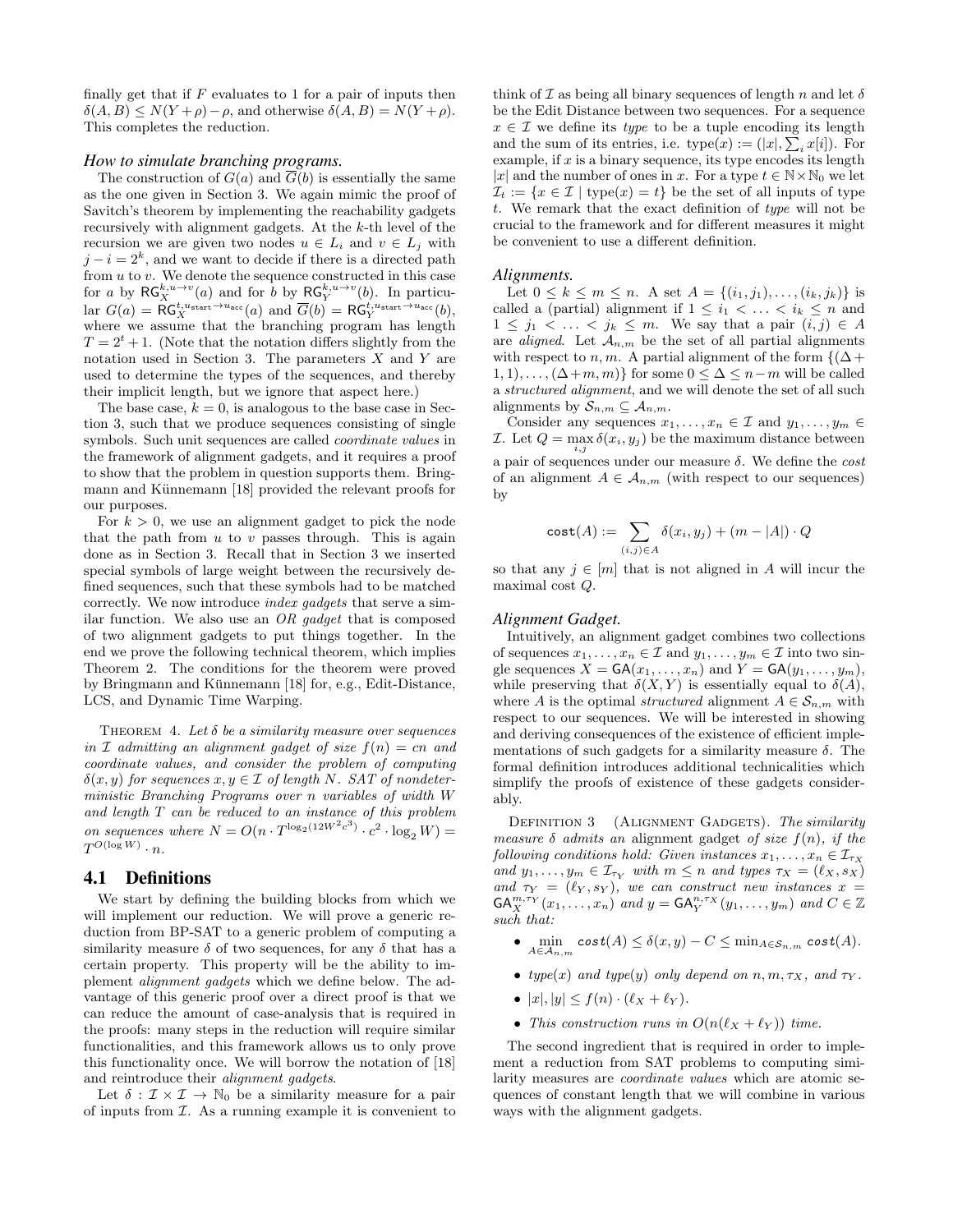DEFINITION  $4$  (COORDINATE VALUES). We say that the similarity measure  $\delta$  admits coordinate values if there are instances  $\mathbf{1}_X, \mathbf{0}_X, \mathbf{1}_Y, \mathbf{0}_Y \in \mathcal{I}$  such that:

$$
\delta(\mathbf{1}_X,\mathbf{1}_Y) > \delta(\mathbf{0}_X,\mathbf{1}_Y) = \delta(\mathbf{1}_X,\mathbf{0}_Y) = \delta(\mathbf{0}_X,\mathbf{0}_Y)
$$

and type( $\mathbf{1}_X$ ) = type( $\mathbf{0}_X$ ) and type( $\mathbf{1}_Y$ ) = type( $\mathbf{0}_Y$ ).

# 4.2 OR Gadgets

In our reduction from BP SAT, it will be convenient to work with an OR gadget, besides an alignment gadget. Next, we define this gadget and then prove that any similarity measure  $\delta$  that can implement alignment gadgets will also be able to implement OR gadgets (with some loss of efficiency).

DEFINITION  $5$  (OR GADGETS). The similarity measure  $\delta$  admits OR gadgets of size  $f(n)$ , if the following conditions hold: Given instances  $x_1, \ldots, x_n \in \mathcal{I}_{\tau_X}, y_1, \ldots, y_n \in \mathcal{I}_{\tau_Y}$ and types  $\tau_X = (\ell_X, s_X), \tau_Y = (\ell_Y, s_Y),$  we can construct new instances

$$
x = \mathsf{OR}_{X}^{\tau_{Y}}(x_{1}, \ldots, x_{n})
$$

$$
y = \mathsf{OR}_{Y}^{\tau_{X}}(y_{1}, \ldots, y_{n})
$$

and  $C \in \mathbb{Z}$  such that:

- $\delta(x, y) = C + \min_{i, j \in [n]} \delta(x_i, y_j)$
- type(x) and type(y) only depend on  $n, \tau_X$ , and  $\tau_Y$ .
- $|x|, |y| \leq f(n) \cdot (\ell_X + \ell_Y).$
- This construction runs in  $O(n(\ell_X + \ell_Y))$  time.

By combining two alignment gadgets in a careful way, we obtain an OR gadget. Note that there is a quadratic blow up in the size of the gadgets in the following lemma. For this reason, we will only use OR gadgets when working with a small number of sequences.

LEMMA 4. Any similarity measure  $\delta$  that admits alignment gadgets of size  $f(n) = c \cdot n$ , also admits OR gadgets of size  $f'(n) = c^2 n^2$ .

PROOF. Given instances  $x_1, \ldots, x_n \in \mathcal{I}_{\tau_X}$  and  $y_1, \ldots, y_n \in$  $\mathcal{I}_{\tau_Y}$ , and types  $\tau_X = (\ell_X, s_X)$  and  $\tau_Y = (\ell_Y, s_Y)$ , we will construct OR gadgets as follows. First, construct  $x' :=$  $\mathsf{GA}_X^{\tau_Y,1}(x_1,\ldots,x_n)$ , and construct  $y'_j := \mathsf{GA}_Y^{\tau_X,n}(y_j)$  for all  $j \in [n]$ . Let  $t'_X = \text{type}(x')$  and  $t'_Y = \text{type}(y'_j)$  (and note that it is independent of  $j$ ). Then, our final gadgets are  $x := \mathsf{GA}_X^{t'_X, n}(x')$  and  $y := \mathsf{GA}_Y^{t'_X, 1}(y'_1, \ldots, y'_n)$ .

First, note that type $(x)$  and type $(y)$  only depend on  $n, \tau_X$ and  $\tau_Y$ . Then, let us bound the lengths of x, y. We know that  $|x'|, |y'_j| \leq c \cdot n \cdot (\ell_X + \ell_Y)$ , and therefore  $|x|, |y| \leq$  $c \cdot n \cdot (|x'| + |y'_j|) \leq c^2 \cdot n^2 \cdot (\ell_X + \ell_Y).$ 

Finally, we prove the correctness. By definition of alignment gadgets, we have  $\delta(x', y'_j) = C + \min_{i \in [n]} \delta(x_i, y_j)$  for all  $j \in [n]$  and some fixed integer C. Moreover, for some integer  $C'$ , we have that  $\delta(x, y) = C' + \min_{j \in [n]} \delta(x', y'_j)$  which is equal to  $C' + C + \min_{j \in [n]} \min_{i \in [n]} \delta(x_i, y_j)$ .

# 4.3 Similarity Measures with Alignment Gadgets

Bringmann and Künnemann [18] construct alignment gadgets for a few fundamental similarity measures. Combining these gadgets with our main theorem implies significantly stronger lower bounds for computing these measures. We list these measures and the corresponding sizes of alignments gadgets below.

## *Edit Distance.*

The Edit Distance between two sequences  $x, y$  is the minimum number of insertions, deletions, and substitutions that is required to transform one sequence to the other. The most basic case is when the sequences are binary, that is the set of instances  $\mathcal I$  is the set of binary sequences  $\{0,1\}^n$ .

LEMMA 5 ([18]). There is a constant  $c \leq 10^3$  such that Edit Distance similarity measure over binary sequences admits an alignment gadget of size  $f(n) \leq c \cdot n$ .

It is likely that smaller alignment gadgets can be obtain if the alphabet size is larger.

#### *Longest Common Subsequence.*

In Section 3 we showed a direct reduction from BP-SAT to LCS. We will use the alignment gadgets framework in order to obtain the same reduction but to sequences over binary inputs. That is, the surprising expressibility of LCS that is exhibited by our proofs is already present when we only have two distinct letters to match.

LEMMA 6 ([18]). There is a constant  $c \leq 10^3$  such that Longest Common Subsequence similarity measure over binary sequences admits an alignment gadget of size  $f(n)$  <  $c \cdot n$ .

#### *Dynamic Time Warping Distance.*

The DTWD over curves in various metric spaces is of great practical interest. We are able to show lower bounds even in the special case of one-dimensional curves. Let  $x, y \in \mathbb{Z}^n$ be two sequences of n integers. The DTWD  $\delta_{DTWD}(x, y)$ of the two curves is the minimum cost of a joint traversal of both curves. A traversal of two curves is a process that places a marker at the beginning of each curve and during each step one or both markers are moved forward one point, until the end of both curves is reached. Each step aligns two points, one from each curve. The cost of a traversal is the sum of distances between all aligned points. In our case, the distance is simply the absolute value of the difference between the aligned integers.

LEMMA 7 ([18]). There is a constant  $c \leq 10$  such that Dynamic Time Warping Distance similarity measure over one dimensional curves admits an alignment gadget of size  $f(n) \leq c \cdot n$ .

# 5. THE FULL REDUCTION

We are now ready to prove our main theorem, from which Theorem 2 follows, by the Lemmas in the previous section. Due to lack of space, the proofs of many of the claims in this section have been deferred to the full version [4].

THEOREM 5 (MAIN). Let  $\delta$  be a similarity measure over sequences in  $\mathcal I$  admitting an alignment gadget of size  $f(n) =$ cn and coordinate values, and consider the problem of computing  $\delta(x, y)$  for sequences  $x, y \in \mathcal{I}$  of length N. SAT of nondeterministic Branching Programs over n variables of width W and length T can be reduced to an instance of this problem on sequences where  $N = O(n \cdot T^{\log_2(12W^2c^3)} \cdot c^2$ .  $\log_2 W$ ) =  $T^{O(\log W)} \cdot n$ .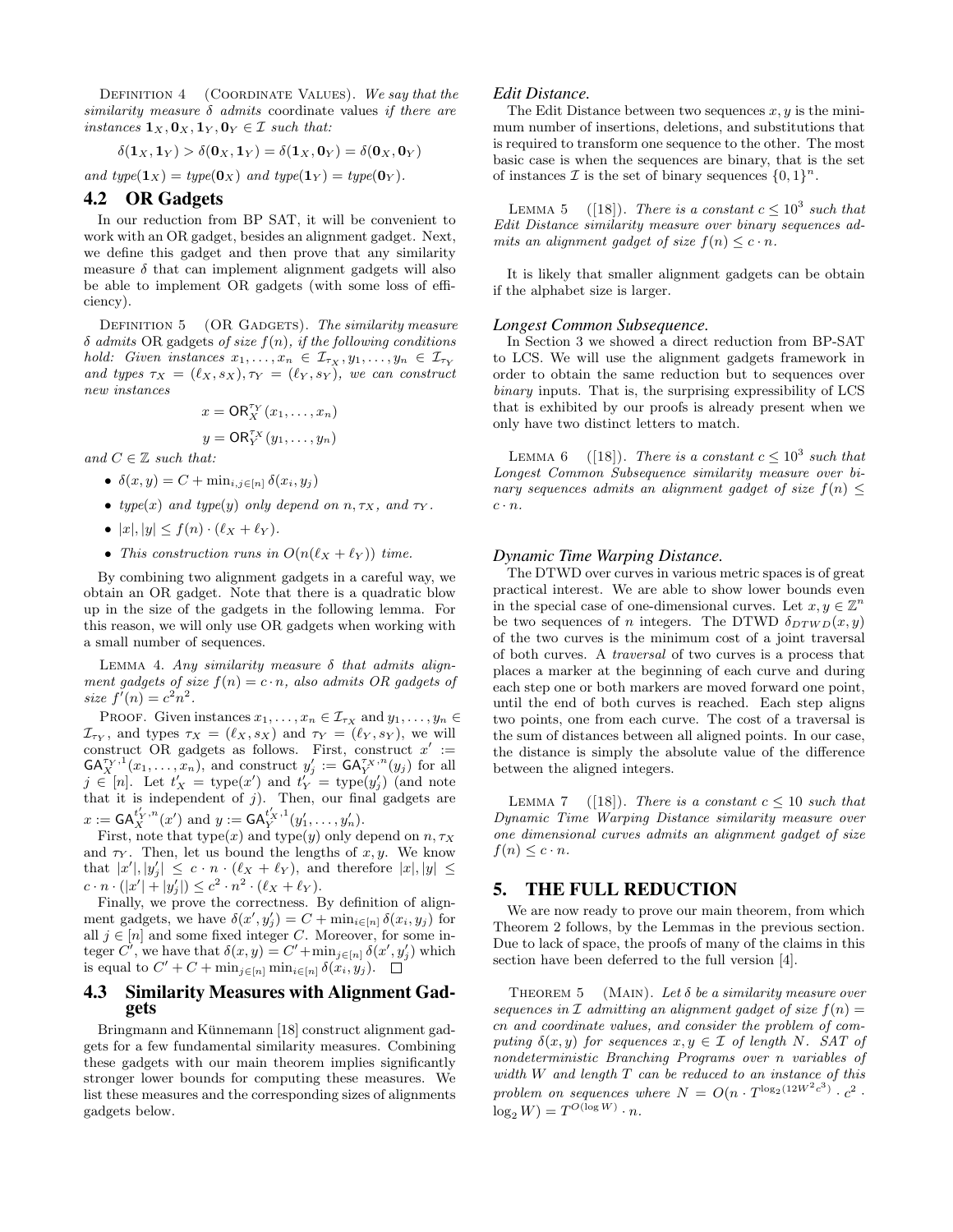PROOF. Let  $\delta$  be a similarity measure that admits alignment gadgets and coordinate values. We will construct several other gadgets with certain properties from these primitives. Given an instance of SAT on BPs of on n variables width  $W$  and length  $T$  we will construct and combine our gadgets in a certain way into two sequences  $x, y$  such that  $\delta(x, y)$  will determine whether our instance is "yes" or "no".

Let  $A$  and  $B$  both be the set of all binary vectors of length  $n/2$ . The goal of the reduction is to find a pair  $a \in A, b \in \mathbb{R}$ B such that our given branching program is satisfied by the assignment in which the first half of the variables are assigned according to a while the second half are assigned according to b.

We will use the parameters  $w := \log_2 W$ , and  $t = \log_2 T$ , and assume the these are integers.

#### *Reachability gadgets.*

The main component in our reduction are recursive constructions of two kinds of *reachability gadgets*  $RG_X(a)$  and  $RG_Y(b)$ , with the following very useful property. For every pair of vectors  $a \in A, b \in B$  and pair of nodes in the branching program  $u \in L_i$  from layer i and  $v \in L_j$  from layer j, such that  $j - i = 2^{k-1}$  is a power of two, we have that:

- $\bullet\,$  the  $\delta\text{-distance}$  between the two sequences  $\mathsf{RG}^{k,u\to v}_{X}(a)$ and  $\mathsf{RG}_{Y}^{k,u \to v}(b)$  is equal to a certain fixed value  $\rho_k$  that depends only on  $k$  if the path of the branching starting at u and induced by the assignment  $(a, b)$  reaches v, and the  $\delta$ -distance is greater than  $\rho_k$  otherwise.
- the total length of these gadgets can be upper bounded by  $\ell_k \leq O(W^2c^3)^k$ .

We will now show how to construct such gadgets and prove that they satisfy the above properties. Then, we will use these gadgets in order to check whether a pair  $(a, b)$  makes the accept node  $u_{\text{acc}}$  reachable from the start node  $u_{\text{start}}$ .

#### *Base Case:*  $k = 1$ .

We start by defining the gadgets  $\mathsf{RG}^{1,u\to v}$  for the case that  $k = 1$  and our two nodes  $u, v$  are in consecutive layers i and  $i+1$  for some  $i \in [s]$ . To do this, we consider the variable  $x_j$ that the layer  $i$  in our branching program is labelled with, and check whether that variable appears in the vectors in A or in B – that is, we check whether  $j \leq d/2$  or  $j > d/2$  where d is the number of variables in our branching program.

In the first case, the vector  $a$  is "responsible" for verifying the consistency of the edge  $u \to v$ , and we define the gadgets as follows: we set

$$
\mathsf{RG}_X^{1,u\to v}(a) := EG_X(0) := \mathsf{GA}_X^{2w+2,\tau_Y}(\mathbf{0}_X,\ldots,\mathbf{0}_X,\mathbf{1}_X,\mathbf{0}_X)
$$

if the edge  $u \to v$  is labelled with the boolean value  $\eta \in$  $\{0,1\}$  which is the same as the boolean value that a assigns to the variable  $x_j$ , and otherwise we set

$$
RG_X^{1,u \to v}(a) = EG_X(1) := GA_X^{2w+2,\tau_Y}(1_X,\ldots,1_X,1_X,0_X).
$$

Note that inconsistency can either be caused by the edge not existing in the branching program, or by the vector assigning a different value to the corresponding variable. On the other hand, since the vector  $b$  is not "responsible" for the edge  $u \rightarrow v$ , we unconditionally set

$$
\mathsf{RG}_Y^{1,u \to v}(b) := EG_Y(1) := \mathsf{GA}_Y^{2w+2,\tau_X}(\mathbf{1}_Y,\ldots,\mathbf{1}_Y,\mathbf{0}_Y,\mathbf{1}_Y).
$$

The reason for defining these gadgets as a concatenation of  $2w + 2$  value gadgets instead of one is purely technical: we want to ensure that these gadgets have the same type as our "index gadgets" which we will define shortly. Also, the last two coordinates are supposed to distinguish between our "reachability gadgets" and our "index gadgets", so that matching an index gadget with a reachability gadget will incur a loss due to these coordinates.

In the second case, the vector  $b$  is "responsible" for verifying the consistency of the edge  $u \to v$ , and we define the gadgets in a symmetric way: The gadget  $\mathsf{RG}^{1,u\to v}_{X}(a)$  will be unconditionally set to  $EG_X(1)$ . While we set

$$
\mathsf{RG}_Y^{1,u \to v}(b) := EG_Y(0) := \mathsf{GA}_Y^{2w+2,\tau_X}(\mathbf{0}_Y,\ldots,\mathbf{0}_Y,\mathbf{0}_Y,\mathbf{1}_Y)
$$

if the edge  $u \to v$  is labelled with the boolean value  $\eta \in$  $\{0,1\}$  which is the same as the boolean value that b assigns to the variable  $x_j$ , and otherwise we set it to  $EG_X(1)$ .

Let  $\tau_X^1 := \text{type}(EG_X(0)) = \text{type}(EG_X(1)) = (\ell_X^1, s_X^1)$ and  $\tau_Y^1 := \text{type}(EG_Y(0)) = \text{type}(EG_Y(1)) = (\ell_Y^1, s_Y^1)$ . Let  $L_0 = (\ell_X^1 + \ell_Y^1)$  and note that  $L_0 \leq c \cdot (2w + 2) \cdot D$  where  $D$  is some constant that upper bounds the lengths of our coordinate values, and therefore  $L_0 = O(cw)$ .

Let  $\rho_T := \delta(\mathbf{0}_X, \mathbf{0}_Y) = \delta(\mathbf{0}_X, \mathbf{1}_Y) = \delta(\mathbf{1}_X, \mathbf{0}_Y)$  and  $\rho_F :=$  $\delta(\mathbf{1}_X, \mathbf{1}_Y)$ , and by definition we have  $\rho_F \ge \rho_T + 1$ . By definition of alignment gadgets there is a constant  $C_1 \in \mathbb{Z}$ such that

$$
\delta(EG_X(0), EG_Y(0)) = \delta(EG_X(1), EG_Y(0)) = \n\delta(EG_X(0), EG_Y(1)) = C_1 + (2w + 2)\rho_T =: \rho_1
$$

while  $\delta(EG_X(1), EG_Y(1)) = C_1 + 2w\rho_F + 2\rho_T$  is larger than  $\rho_1$ . Combining these formulas with the definitions of our gadgets proves the following claim.

CLAIM 3. For any two vectors  $a \in A, b \in B$  and two nodes  $u, v$  in the branching program, the  $\delta$ -distance between the two gadgets  $\mathsf{RG}_X^{1,u\to v}(a)$  and  $\mathsf{RG}_Y^{1,u\to v}(b)$  is equal to  $\rho_1$ if there is an edge from  $u$  to  $v$  in the branching program induced by the assignment  $(a, b)$ , and the  $\delta$ -distance is larger otherwise.

#### *Level* 1 *index gadgets.*

For a boolean value  $b \in \{0,1\}$  we let  $CV_X(b), CV_Y(b)$  be  $\mathbf{0}_X, \mathbf{0}_Y$  respectively if  $b = 0$  and  $\mathbf{1}_X, \mathbf{1}_Y$  otherwise. Recall that  $w = \log_2 W$ , and for each number  $z \in [W]$  we let  $\overline{z} = (z_1, \ldots, z_w) \in \{0, 1\}^w$  be the binary representation of z, and define the level 1 index gadgets as follows.

$$
IG_X^1(z) := GA_X^{2w+2, \tau_Y} (CV_X(z_1), ..., CV_X(z_w),
$$
  
\n
$$
CV_X(\neg z_1), ..., CV_X(\neg z_w), \mathbf{0}_X, \mathbf{1}_X)
$$
  
\n
$$
IG_Y^1(z) := GA_Y^{2w+2, \tau_X} (CV_Y(\neg z_1), ..., CV_Y(\neg z_w),
$$
  
\n
$$
CV_Y(z_1), ..., CV_Y(z_w), \mathbf{1}_Y, \mathbf{0}_Y)
$$

Observe that by definition of our alignment gadgets, the sequence  $\mathsf{IG}^1_X(z)$  will have the same type type $(\mathsf{IG}^1_X(z)) = \tau^1_X$ for all  $z \in [W]$ , and similarly type $(\mathsf{IG}^1_Y(z)) = \tau_Y^{1'}$  for all  $z \in [W]$ , which are the same types we had in the level-1 reachability gadgets. This definition allows us to prove the following property.

CLAIM 4. The distance  $\delta(\mathsf{IG}^1_X(z), \mathsf{IG}^1_Y(z'))$ , for any  $z, z' \in$ [W], is equal to  $\rho_1$  if  $z=z'$  and it is larger otherwise.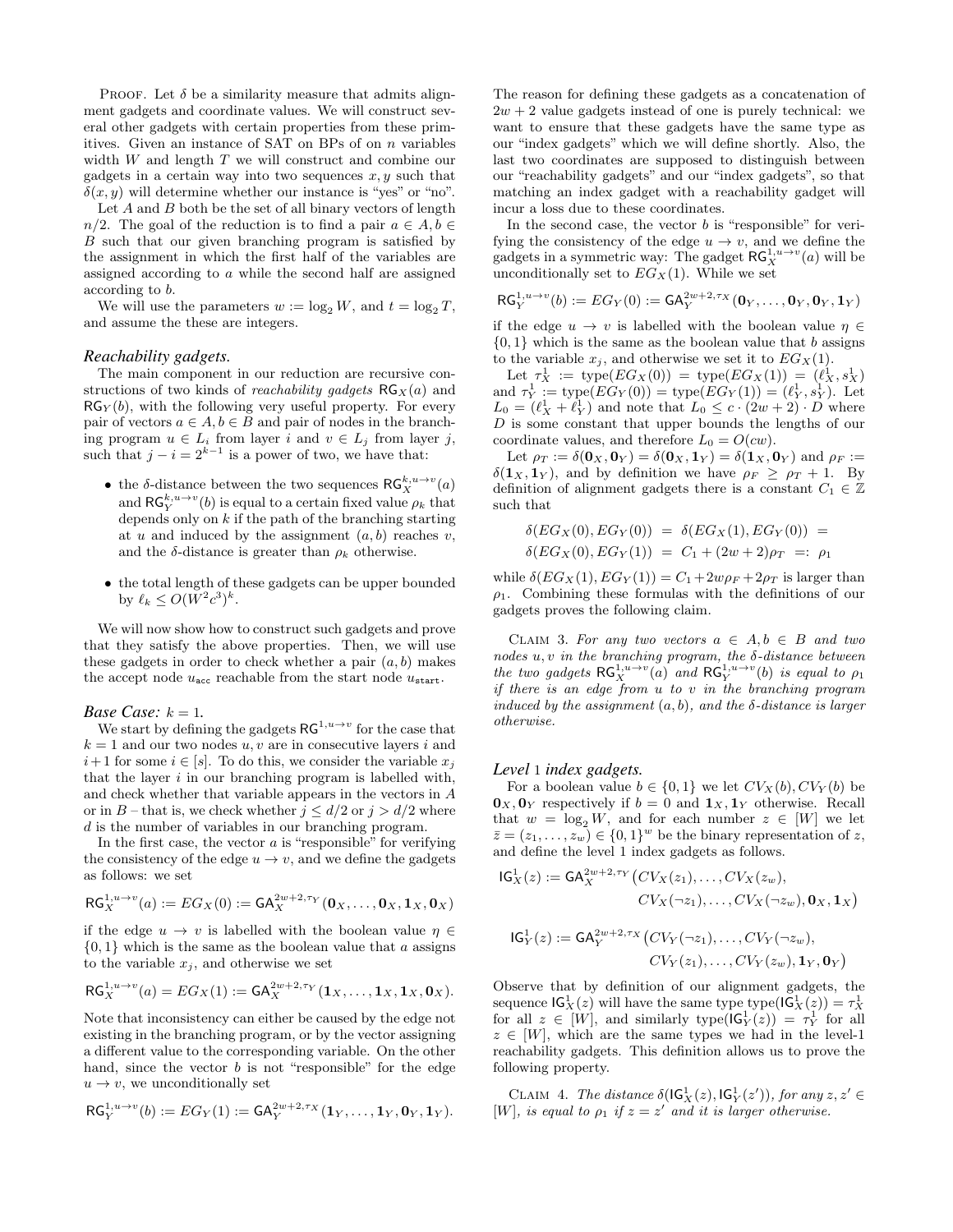Finally, we show that due to the last two coordinates, the distance between an index gadget and a reachability gadget is large.

CLAIM 5. For any  $z \in [W]$ , and any two vectors  $a \in$  $A, b \in B$  and two nodes  $u, v$  in the branching program, we have that  $\delta(\mathsf{IG}^1_X(z), \mathsf{RG}^{1,u \to v}_Y(b))$  and  $\delta(\mathsf{RG}^{1,u \to v}_X(a), \mathsf{IG}^1_Y(z))$ are both larger than  $\rho_1$ .

This proves the base case for the following lemma, which is our main construction.

LEMMA 8 (REACHABILITY GADGETS). For all integers  $k \geq 1$ , the following statement is true: For any vectors  $a \in A, b \in B$ , integer  $z, z' \in [W]$ , nodes  $u, v \in V$ , we can construct gadgets:

$$
\begin{aligned} \mathsf{RG}_{X}^{k-1, u \to v}(a) \in \mathcal{I}_{\tau_{X}^{k}} \quad \text{and} \quad \mathsf{RG}_{Y}^{k-1, u \to v}(b) \in \mathcal{I}_{\tau_{Y}^{k}} \\ \mathsf{IG}_{X}^{k-1}(z) \in \mathcal{I}_{\tau_{X}^{k}} \quad \text{and} \quad \mathsf{IG}_{Y}^{k-1}(z') \in \mathcal{I}_{\tau_{Y}^{k}} \end{aligned}
$$

such that for some value  $\rho_k$ :

- $\delta(\mathsf{RG}_X^{k,u \to v}(a), \mathsf{RG}_Y^{k,u \to v}(b))$  is equal to  $\rho_k$  if there is a path of length  $2^{k-1}$  from u to v in the branching pro*gram induced by the assignment*  $(a, b)$ , and is larger otherwise.
- $\delta(\mathsf{IG}^k_X(z), \mathsf{IG}^k_Y(z'))$  is equal to  $\rho_k$  if  $z = z'$  and is larger otherwise.
- $\delta(\mathsf{IG}^k_X(z), \mathsf{RG}^{k,u \to v}_Y(b)),$  and  $\delta(\mathsf{RG}^{k,u \to v}_X(a), \mathsf{IG}^k_Y(z'))$  are larger than  $\rho_k$ .
- $\tau_X^k = (\ell_X^k, s_X^k)$  and  $\tau_Y^k = (\ell_Y^k, s_Y^k)$  only depend on k.
- The construction can be computed in  $O(\ell_X + \ell_Y)$  time.
- The length of these gadgets can be upper bounded by  $\ell_X^k, \ell_Y^k \leq (12W^2c^3)^k \cdot L_0.$

PROOF. To prove the lemma, it remains to show the inductive step. Fix any  $k > 1$  and from now on, assume that the statement of the lemma is true for  $k - 1$ , and we will show that it is also true for  $k$ .

#### *The*  $k > 1$  *Case.*

Let  $u = (i, i_z) \in [T] \times [W]$  be a node on layer i and let  $v = (j, j_z) \in [T] \times [W]$  be a node on layer j. Assume that  $j - i = 2^{k-1}$  and we are at level  $k \in [\log_2 T]$  of the recursive construction. We define  $h = \frac{i+j}{2}$  to be the layer in the middle between i and j and note that  $h - i = j - h = 2^{k-2}$ . For each node  $w = (h, z)$  for  $z \in [W]$  in layer h we will add a gadget that enables the path from  $u$  to  $v$  to pass through this node  $w$ . We do this by recursively adding the two gadgets  $\mathsf{RG}^{k-1, u \to w}$  and  $\mathsf{RG}^{k-1, w \to v}$ .

To do this formally, we will combine an alignment gadget with an OR gadget.

We start by defining *path gadgets*, which will be used to determine whether there is a path from  $u$  to  $v$  through a specific node  $w = (h, z)$ . For all vectors  $a \in A, b \in B$  and all numbers  $z \in [W]$ , we define:

$$
PG_X^{k, u \to v}(a, z) :=
$$
  
\n $GA_X^{3, r_Y^{k-1}} (RG_X^{k-1, u \to (h, z)}(a), RG_X^{k-1, (h, z) \to v}(a), IG_X^{k-1}(z))$ 

$$
\begin{array}{ll} {\rm PG}_{Y}^{k,u \rightarrow v}(b,z) \; := \\ \mathrm{GA}_{Y}^{3,\tau_{X}^{k-1}}\left(\mathrm{RG}_{Y}^{k-1,u \rightarrow (h,z)}(b), \mathrm{RG}_{Y}^{k-1,(h,z) \rightarrow v}(b), \mathrm{IG}_{Y}^{k-1}(z)\right) \end{array}
$$

and note that the types

$$
\tau_X^{(1),k} := \text{type}(\mathsf{PG}_X^{k,u \to v}(a, z)) = (\ell_X^{(1),k}, s_X^{(1),k}) \text{ and}
$$

$$
\tau_Y^{(1),k} := \text{type}(\mathsf{PG}_Y^{k,u \to v}(b, z)) = (\ell_Y^{(1),k}, s_Y^{(1),k})
$$

depend only k, and that  $\ell_X^{(1),k}, \ell_Y^{(1),k} \le c \cdot 3 \cdot (\ell_X^{k-1} + \ell_Y^{k-1}) \le$  $3c \cdot 2 \cdot (12W^2c^3)^{k-1} \cdot L_0.$ 

CLAIM 6. There is a constant  $C_k^{(1)} \in \mathbb{Z}$  such that for all vectors  $a \in A, b \in B$  and integers  $z, z' \in [W]$  we have that

$$
\delta(\mathsf{PG}_X^{k,u \to v}(a,z), \mathsf{PG}_Y^{k,u \to v}(b,z')) = C_k^{(1)} + 3 \cdot \rho_{k-1}
$$

if  $z = z'$  and there is a path from u to v through  $(h, z)$  in the branching program induced by  $(a, b)$ , and the  $\delta$ -distance is larger otherwise.

We are now ready to define our reachability gadgets, using OR gadgets. Recall that by Lemma 4, any measure that admits alignment gadgets of size cn also admits OR gadgets of size  $c^2n^2$ .

$$
\begin{aligned} \mathsf{RG}^{k,u \rightarrow v}_{X}(a) &:= \\ \mathsf{OR}^{W,\tau_Y^{(1),k}}_{X} \left( \mathsf{PG}^{k,u \rightarrow v}_{X}(a,1), \ldots, \mathsf{PG}^{k,u \rightarrow v}_{X}(a,W) \right) \\ \mathsf{RG}^{k,u \rightarrow v}_{Y}(b) &:= \\ \mathsf{OR}^{W,\tau_X^{(1),k}}_{Y} \left( \mathsf{PG}^{k,u \rightarrow v}_{Y}(b,1), \ldots, \mathsf{PG}^{k,u \rightarrow v}_{Y}(b,W) \right) \end{aligned}
$$

Note that the types  $\tau_X^k := \text{type}(\textsf{RG}_X^{k,u \to v}(a)) = (\ell_X^k, s_X^k)$ and  $\tau_Y^k := \text{type}(\textsf{RG}_Y^{k,u \to v}(b)) = (\ell_Y^k, s_Y^k)$  depend only k, and that

$$
\begin{aligned} \ell_X^k, \ell_Y^k &\leq c^2 \cdot W^2 \cdot (\ell_X^{(1),k} + \ell_Y^{(1),k}) \leq \\ c^2 W^2 \cdot (2 \cdot 6c \cdot (12W^2 c^3)^{k-1} \cdot L_0) &= (12W^2 c^3)^k \cdot L_0 \; . \end{aligned}
$$

CLAIM 7. There is a constant  $\rho_k \in \mathbb{Z}$  such that for all vectors  $a \in A, b \in B$  we have that

$$
\delta(\mathrm{RG}^{k,u\to v}_X(a),\mathrm{RG}^{k,u\to v}_Y(b))=\rho_k
$$

there is a path from u to v in the branching program induced by  $(a, b)$ , and the  $\delta$ -distance is larger otherwise.

To complete the proof of Lemma 8 we need to construct index gadgets. These gadgets have straightforward functionality, but their definitions are a bit complicated because we must enforce that the type of these gadgets is exactly the same as the types of the reachability gadgets.

For all  $z \in [W]$  we define

$$
IG_X^{(1),k}(z) := GA_X^{3,\tau_Y^{k-1}}(IG_X^{k-1}(z),IG_X^{k-1}(z),IG_X^{k-1}(z))
$$
  

$$
IG_Y^{(1),k}(z) := GA_Y^{3,\tau_X^{k-1}}(IG_Y^{k-1}(z),IG_Y^{k-1}(z),IG_Y^{k-1}(z))
$$

so that the types are  $\tau_X^{(1),k}$  and  $\tau_Y^{(1),k}$ . By an argument similar (but simpler) to the one in Claim 6, we get that for all integers  $z, z' \in [W]$  we have  $\delta(\mathsf{IG}_X^{(1),k}(z), \mathsf{IG}_X^{(1),k}(z')) =$  $C_k^{(1)} + 3 \cdot \rho_{k-1}$  if  $z = z'$  and the  $\delta$ -distance is larger otherwise. Another straightforward consequence of these definitions is that for any vectors  $a \in A, b \in B$  and integers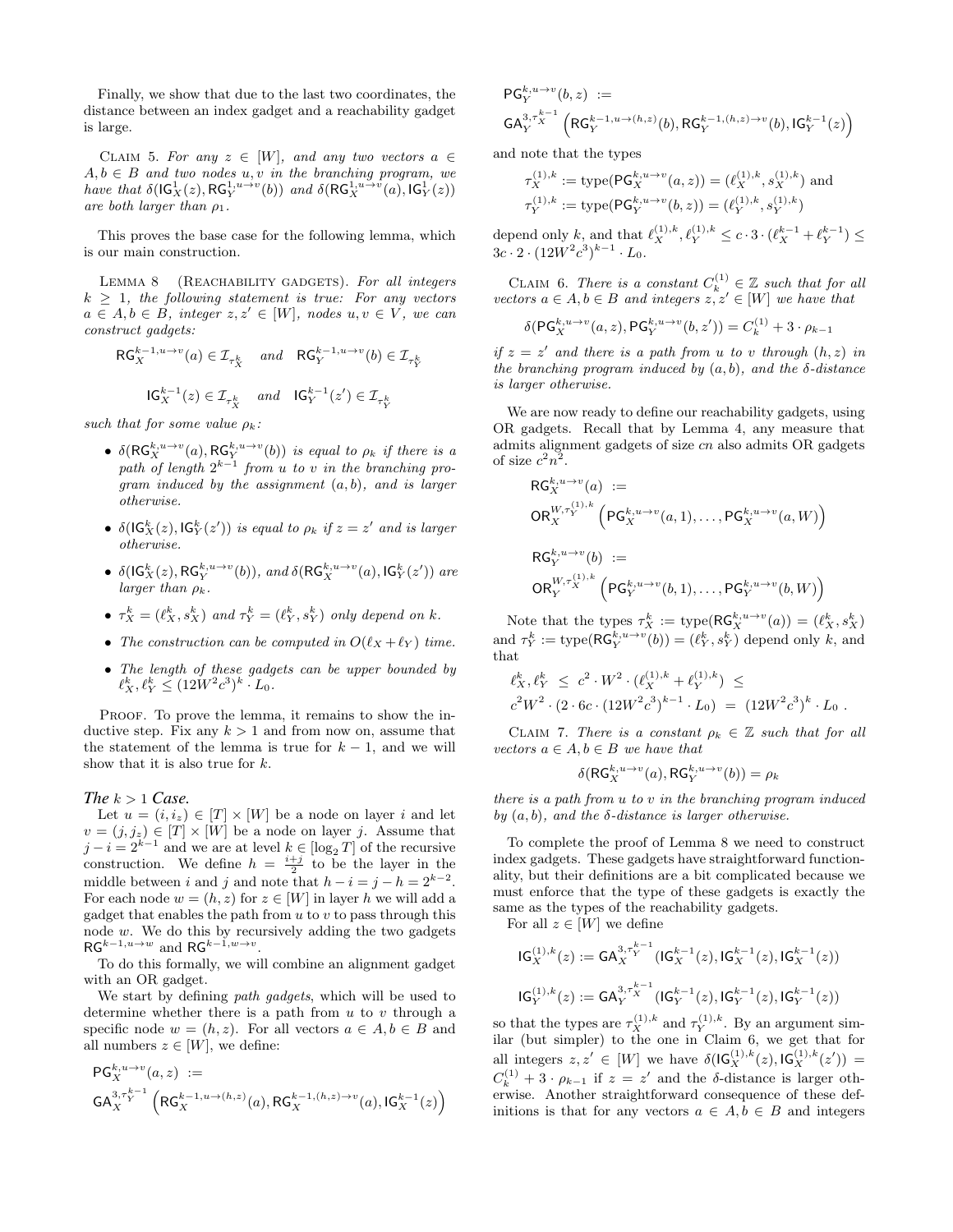$z, z' \in [W]$  we have that  $\delta(\mathsf{IG}_X^{(1),k}(z), \mathsf{PG}_Y^{k,u \to v}(b, z'))$  and  $\delta(\mathsf{PG}_X^{k,u \to v}(a,z'), \mathsf{IG}_Y^{(1),k}(z))$  are larger than  $C_k^{(1)} + 3 \cdot \rho_{k-1}$ . Finally, we define

$$
\begin{aligned} \mathsf{IG}^k_X(z) &:= \mathsf{OR}_X^{W,\tau_Y^{(1),k}}\left(\mathsf{IG}_X^{(1),k}(z),\ldots,\mathsf{IG}_X^{(1),k}(z)\right) \\ \mathsf{IG}^k_Y(z) &:= \mathsf{OR}_Y^{W,\tau_X^{(1),k}}\left(\mathsf{IG}_Y^{(1),k}(z),\ldots,\mathsf{IG}_Y^{(1),k}(z)\right) \end{aligned}
$$

so that the types are  $\tau_X^k$  and  $\tau_Y^k$ . Again, by an argument similar (but simpler) to the one in Claim 7, we have that  $\delta(\mathsf{IG}^k_X(z), \mathsf{IG}^k_Y(z')) = \rho_k$  if  $z = z'$  and is larger otherwise. And, moreover, that  $\delta(\mathsf{IG}^k_X(z), \mathsf{RG}^k_Y(b)), \delta(\mathsf{RG}^k_X(a), \mathsf{IG}^k_Y(z))$ are larger than  $\rho_k$ , for all  $a, b, z$ .

To complete the proof of Lemma 8, we remark that this construction takes linear time in its output, since the runtime is dominated by the constructions of alignment and OR gadgets.  $\square$ 

We now continue with the reduction from BP-SAT to the problem of computing the  $\delta$ -similarity of two sequences.

Recall that  $t = \log_2 T$ , and let the start node of the branching program be  $u_{\text{start}} = (1, 1)$  and the only accept node be  $u_{\text{acc}} = (2^t, 1)$ . Intuitively, we would like to define vector gadgets of the form  $VG(a) = \text{RG}^{t, u_{start} \rightarrow u_{acc}}(a)$ and  $VG(b) = \overline{\mathsf{RG}}^{t, u_{\text{start}} \to u_{\text{acc}}}(b)$  so that  $\delta(VG(a), VG(b))$  will tell us whether  $(a, b)$  is a satisfying pair or not (whether it induces a path from the start node to the accepting node). However, this does not quite work for the following technical reason: When we combine all these  $2n$  vector gadgets into two sequences x, y, the score of  $\delta(VG(a'),VG(b'))$  of other pairs  $a^{\prime}, b^{\prime}$  will affect the overall score, and could potentially hide the contribution of the satisfying pair.

To fix this, we "normalize" the vector gadgets so that the distance  $\delta(VG(a'), VG(b'))$  of unsatisfying pairs is fixed (and is slightly worse than the distance of satisfying pairs). This "normalization" trick was introduced by Backurs and Indyk in their reduction from OV to Edit-Distance.

We will need the following simple constructions of instances  $S^k$  such that the distance between  $S^k$  and any reachability gadget is fixed, and is slightly worse than the score of a "good pair".

CLAIM 8. For all  $k \geq 1$ , there are sequences  $S^k, T^k \in \mathcal{I}_{\tau_{\infty}^k}$ such that for all vectors  $b \in B$  and nodes u, v we have that  $\delta(S^k, \text{RG}_Y^{k, u \to v}) = \rho_k + (\rho_F - \rho_T) \text{ and } \delta(T^k, \text{RG}_Y^{k, u \to v}) = \rho_k.$ 

We can now define our *normalized vector gadgets*. For all vectors  $a \in A, b \in B$  we define:

$$
\begin{aligned} \mathsf{NVG}_X(a) &:= \mathsf{GA}_X^{1,\tau_Y^t}(S^t, \mathsf{RG}_X^{t,u_{\text{start}} \to u_{\text{acc}}}(a)) \\ \mathsf{NVG}_Y(b) &:= \mathsf{GA}_Y^{2,\tau_X^t}(\mathsf{RG}_Y^{t,u_{\text{start}} \to u_{\text{acc}}}(b)) \end{aligned}
$$

$$
(\mathbf{N}\mathbf{V}\mathbf{G}\mathbf{Y})(0) := \mathbf{G}\mathbf{A}\mathbf{Y} \qquad (\mathbf{N}\mathbf{G}\mathbf{Y}) \tag{0}
$$

We denote the types of these gadgets by type( $NVG_X(a)$ ) =:  $\tau'_X$  and type(NVG<sub>Y</sub>(b)) =  $\tau'_Y$  and remark that they are independent of  $a, b$ . Also, note that the length of these gadgets can be upper bounded by  $c \cdot 2 \cdot (\ell_X^t + \ell_Y^t) \leq 2c \cdot (12W^2c^3)^t \cdot L_0 =$  $O((12W^2c^3)^{\log_2 T} \cdot c \log_2 W).$ 

LEMMA 9 (VECTOR GADGETS). There is a constant  $C \in$  $\mathbb Z$  such that for any two vectors  $a \in A, b \in B$  we have that:

$$
\delta(\text{NVG}_X(a), \text{NVG}_Y(b)) = C + \rho_t
$$

if the pair  $(a, b)$  satisfies the branching program, and otherwise

$$
\delta(\text{NVG}_X(a), \text{NVG}_Y(b)) = C + \rho_t + (\rho_F - \rho_T).
$$

PROOF. The proof follows from the definition of alignment gadgets and from Lemma 8 and Claim 8.  $\square$ 

Let  $A = \{a_1, \ldots, a_{2n/2}\}\$ and  $B = \{b_1, \ldots, b_{2n/2}\}\$ be our sets of vectors. Our final sequences are defined as follows:

$$
x := \mathsf{GA}_X^{2^{n/2}, \tau'_Y} \big( \mathsf{NVG}_X(a_1), \dots, \mathsf{NVG}_X(a_{2^{n/2}}), \\ \mathsf{NVG}_X(a_1), \dots, \mathsf{NVG}_X(a_{2^{n/2}}) \big)
$$

$$
y := \mathsf{GA}_Y^{2 \cdot 2^{n/2}, \tau_X'} \left( \mathsf{NVG}_Y(b_1), \dots, \mathsf{NVG}_Y(b_{2^{n/2}}) \right)
$$

First, we upper bound the length of these sequences:

$$
|x|, |y| \le c \cdot 2 \cdot 2^{n/2} \cdot O((12W^2c^3)^{\log_2 T} \cdot c \log_2 W)
$$
  
=  $O((12W^2c^3)^{\log_2 T} \cdot 2^{n/2} \cdot c^2 \log_2 W)$   
=  $T^{O(\log W)} \cdot 2^{n/2}$ 

Finally, the theorem follows from this claim which shows that the answer to our BP-SAT can be deduced from  $\delta(x, y)$ .

\n CLAIM 9. There is a constant 
$$
C^* \in \mathbb{Z}
$$
 such that\n 
$$
\delta(x, y) \leq C^* + (2^{n/2} - 1) \cdot (C + \rho_t + (\rho_F - \rho_T)) + (C + \rho_t)
$$
\n if and only if there is a pair  $a \in A, b \in B$  that satisfies the branching program.\n

### 6. ACKNOWLEDGEMENT

We thank Arturs Backurs for comments on an earlier version.

# 7. REFERENCES

- [1] A. Abboud, A. Backurs, T. D. Hansen, V. Vassilevska Williams, and O. Zamir. Subtree isomorphism revisited. In Proc. of 27th SODA, pages 1256–1271, 2016.
- [2] A. Abboud, A. Backurs, and V. Vassilevska Williams. Tight Hardness Results for LCS and other Sequence Similarity Measures. In Proc. of 56th FOCS, pages 59–78, 2015.
- [3] A. Abboud, F. Grandoni, and V. Vassilevska Williams. Subcubic equivalences between graph centrality problems, APSP and diameter. In Proc. of 26th SODA, pages 1681–1697, 2015.
- [4] A. Abboud, T. D. Hansen, V. Vassilevska Williams, and R. Williams. Simulating branching programs with edit distance and friends or: A polylog shaved is a lower bound made. CoRR, abs/1511.06022, 2015.
- [5] A. Abboud and V. Vassilevska Williams. Popular conjectures imply strong lower bounds for dynamic problems. In Proc. of 55th FOCS, pages 434–443, 2014.
- [6] A. Abboud, V. Vassilevska Williams, and J. R. Wang. Approximation and fixed parameter subquadratic algorithms for radius and diameter in sparse graphs. In Proc. of 27th SODA, pages 377–391, 2016.
- [7] A. Abboud, V. Vassilevska Williams, and O. Weimann. Consequences of faster sequence alignment. In Proc. of 41st ICALP, pages 39–51, 2014.